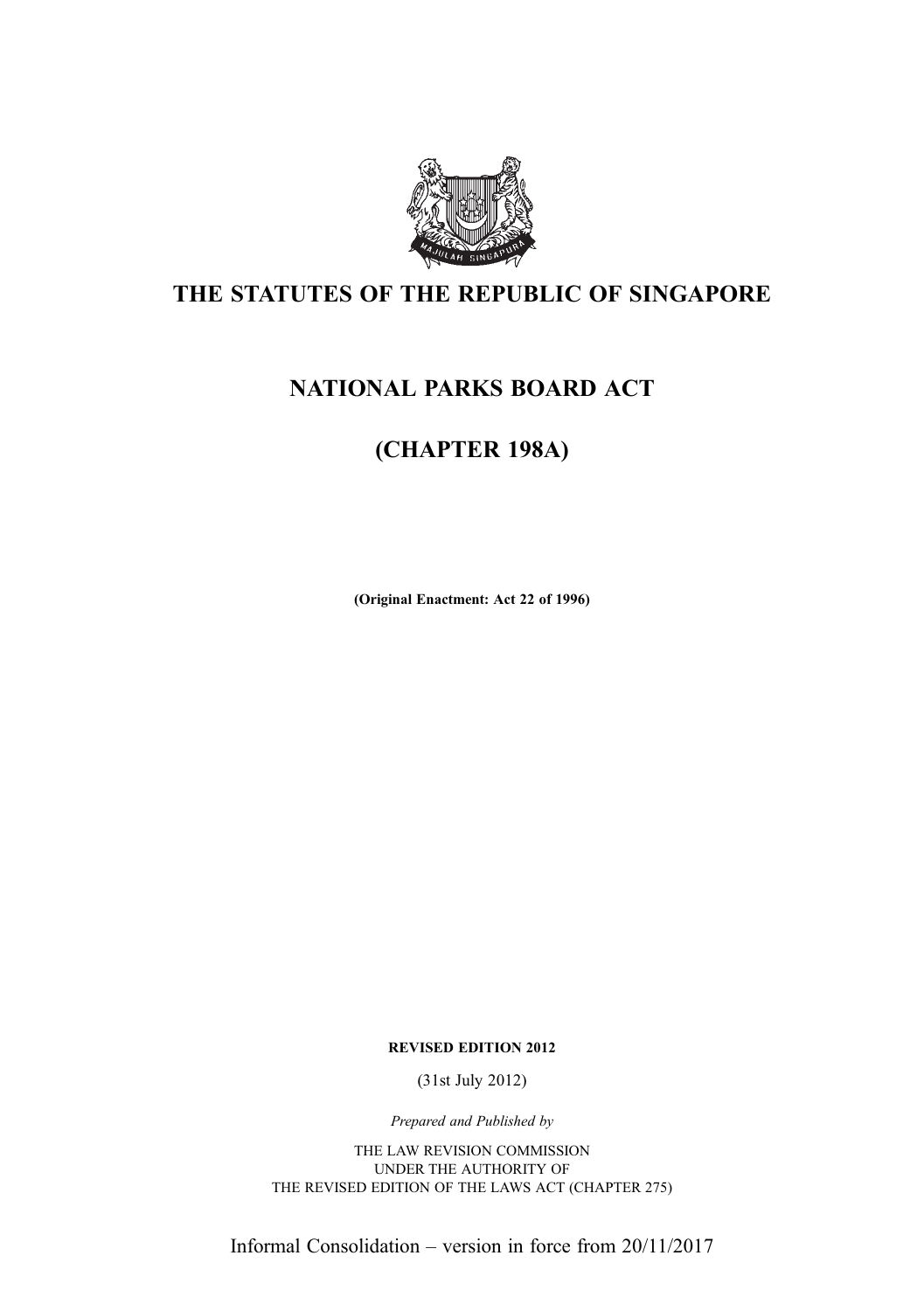# National Parks Board Act

#### ARRANGEMENT OF SECTIONS

#### PART I

#### PRELIMINARY

#### Section

- 1. Short title
- 2. Interpretation

#### PART II

#### RECONSTITUTION OF BOARD

- 3. Reconstitution of National Parks Board
- 4. Common seal
- 5. Constitution of Board

#### PART III

#### FUNCTIONS AND POWERS OF BOARD

- 6. Functions of Board
- 7. Powers of Board
- 8. Directions of Minister
- 9. Appointment of committees
- 10. Delegation of powers
- 11. Protection from personal liability
- 12. Annual report

#### PART IV

#### PROVISIONS RELATING TO STAFF

- 13. Appointment of Chief Executive and other employees
- 14. Public servants

#### PART V

#### FINANCIAL PROVISIONS

15. Grants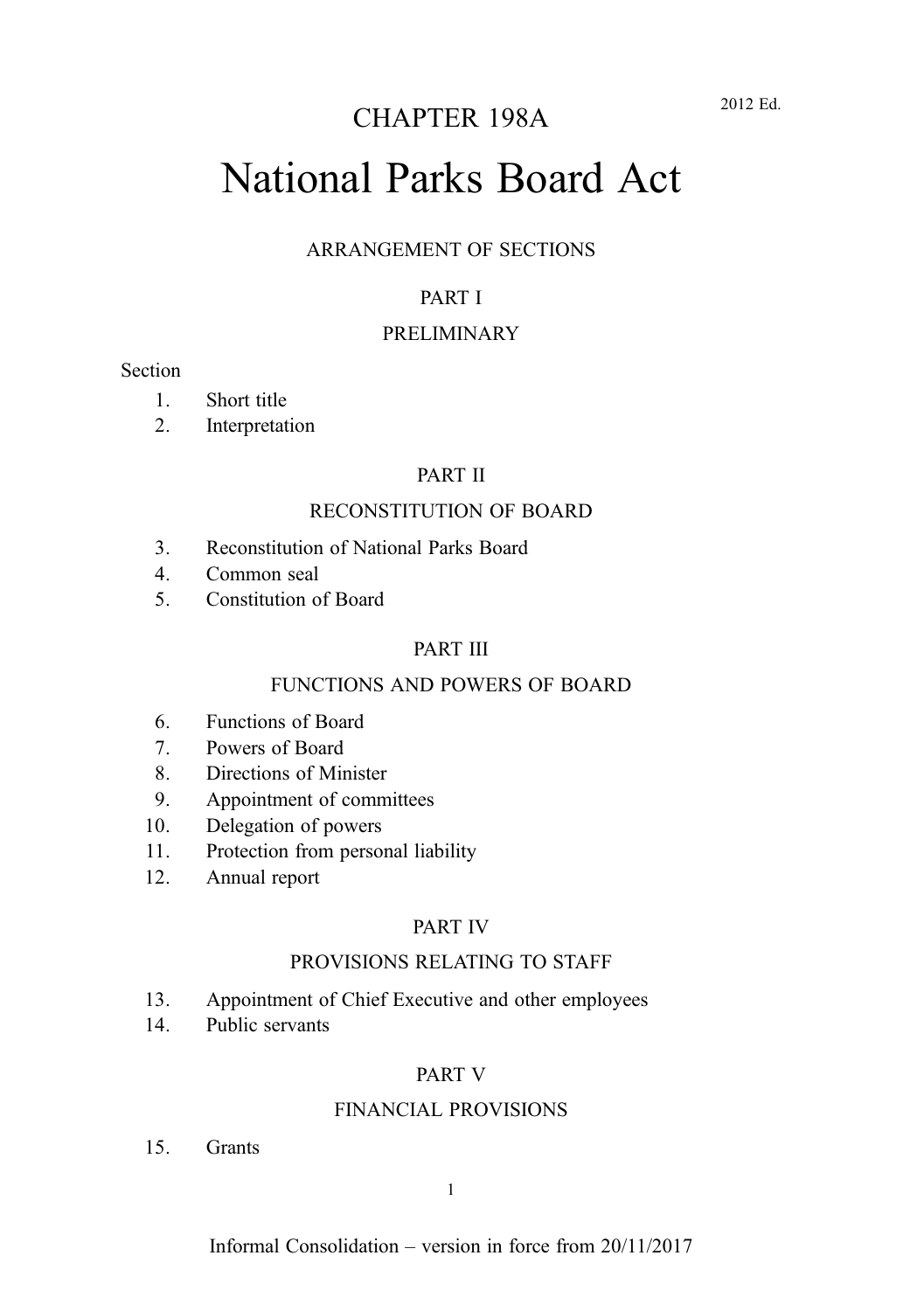#### **Section**

- 16. Bank accounts and payments
- 17. Power of investment
- 18. Annual estimates
- 19. Financial provisions

#### PART VI

#### TRANSFER OF ASSETS, LIABILITIES AND EMPLOYEES TO BOARD

- 20. Transfer to Board of property, assets and liabilities
- 21. Transfer of employees
- 22. Existing agreements and pending proceedings

#### PART VII

#### NATIONAL PARKS AND NATURE RESERVES

23. to 26. [Repealed]

#### PART VIII

#### GENERAL

- 27. Symbol of Board
- 28. Exclusion of liability for information supplied by Board
- 29. All moneys recovered to be paid to Board
- 30. to 39. [Repealed]
- 40. Power to make regulations
- 41. Transitional provisions
	- First Schedule Constitution and Proceedings of Board
	- Second Schedule Powers of Board
	- Third Schedule Financial Provisions

Fourth Schedule — Provisions relating to Transfer of Employees

An Act to reconstitute the National Parks Board and to provide for the transfer of the property, rights and liabilities of the Parks and Recreation Department to the National Parks Board, and for matters connected therewith.

[1st July 1996]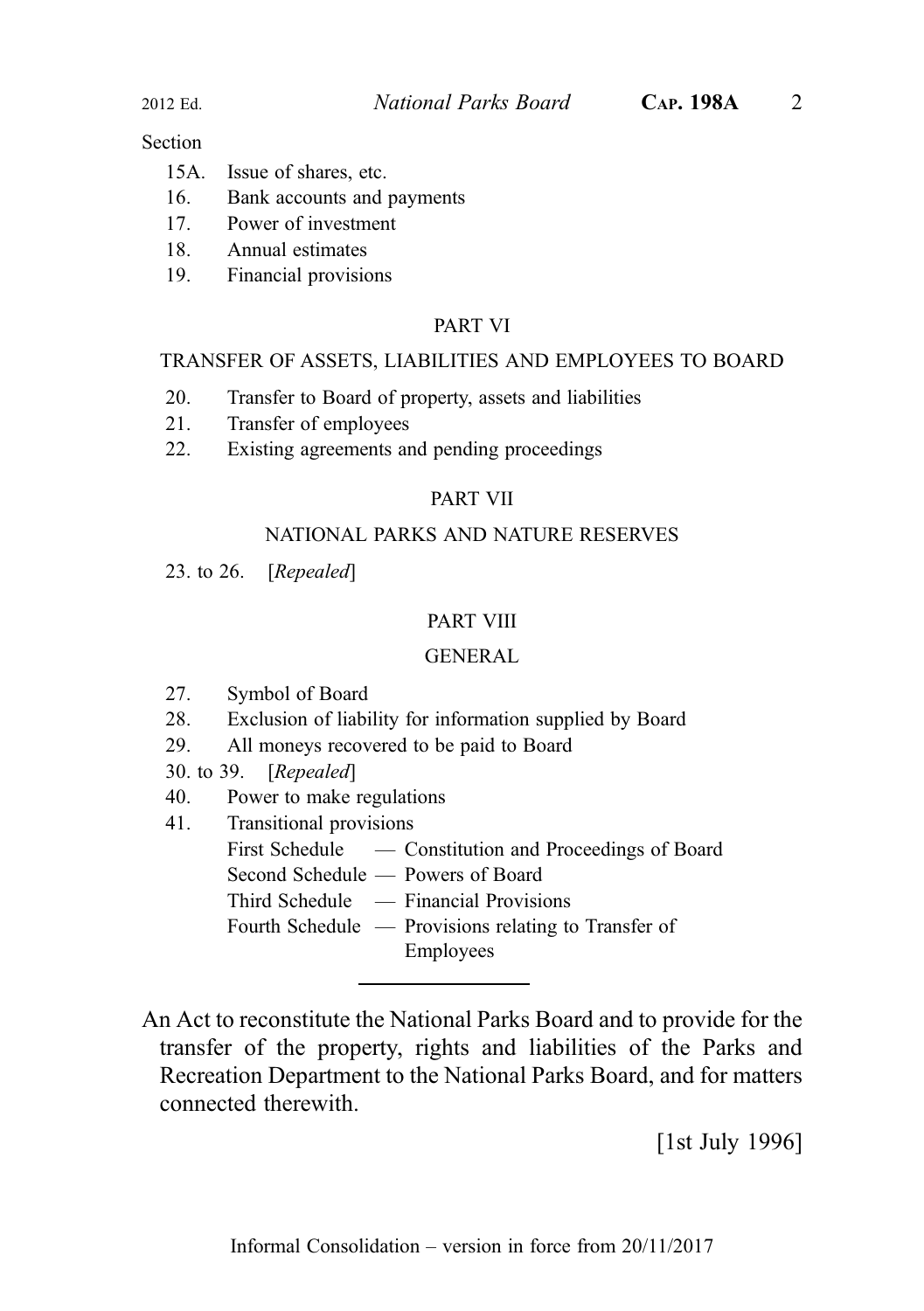### PART I

#### PRELIMINARY

#### Short title

1. This Act may be cited as the National Parks Board Act.

[4/2005]

#### Interpretation

- 2. In this Act, unless the context otherwise requires
	- "animal" has the same meaning as in the Parks and Trees Act (Cap. 216);
	- "Board" means the National Parks Board established under the repealed National Parks Act (Cap. 198A, 1991 Ed.) in force before 1st July 1996 and continued by section 3;
	- "Chairman" means the Chairman of the Board and includes any acting Chairman of the Board;
	- "Chief Executive" means the Chief Executive of the Board and includes any person acting in that capacity;
	- "landscape industry" means an industry comprising persons who carry on any business or engage in any commercial activity in connection with one or more, or any part, or any combination, of the following:
		- (a) landscaping works and services;
		- (b) the supply of plants or landscaping or related products;

[Act 9 of 2017 wef 20/11/2017]

"landscaping works and services" includes the provision of services in landscape design, landscape architecture, planting and landscaping, arboriculture maintenance, horticulture maintenance and turf maintenance;

[Act 9 of 2017 wef 20/11/2017]

"member" means a member of the Board;

"national park" has the same meaning as in the Parks and Trees Act;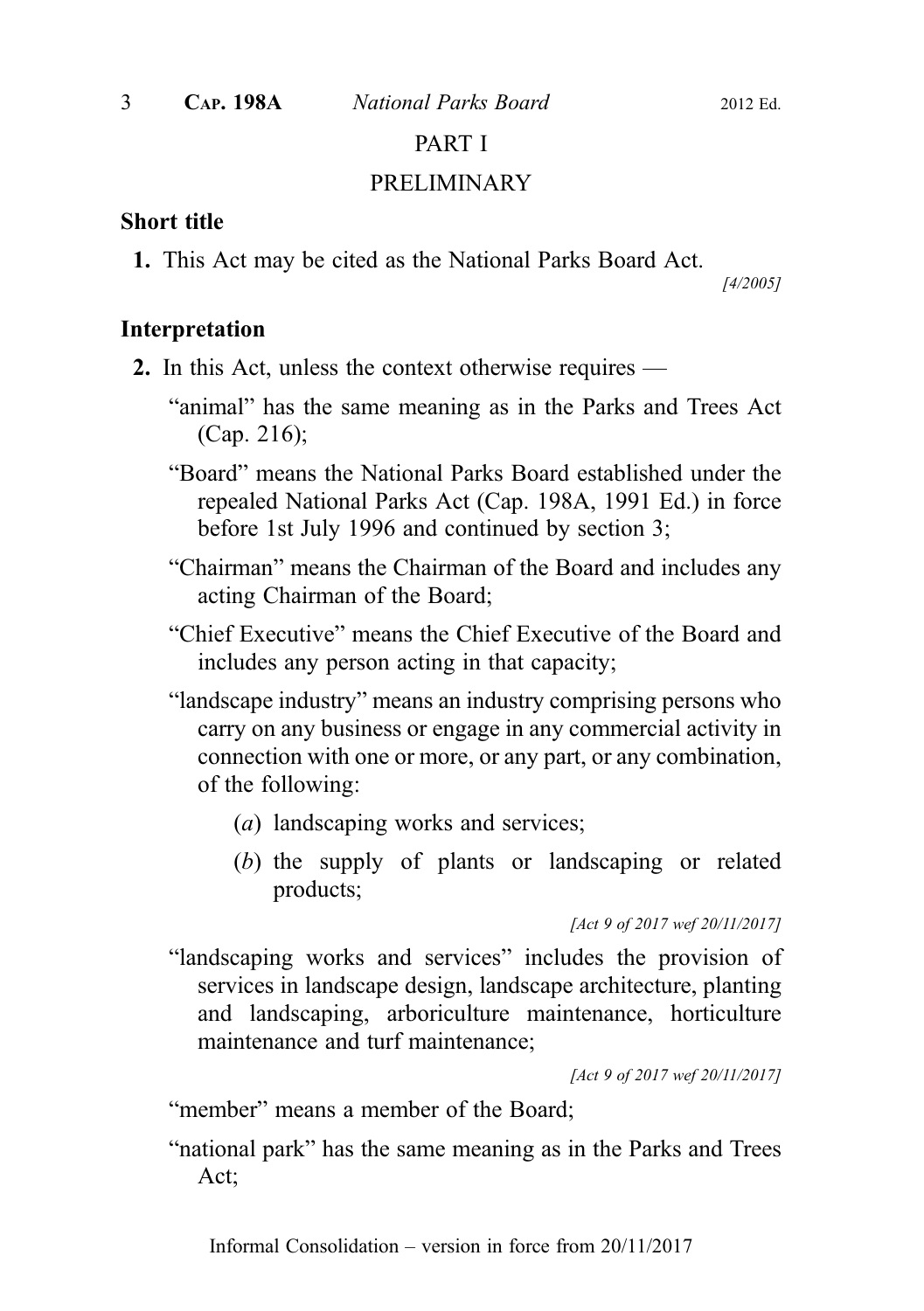- "nature reserve" has the same meaning as in the Parks and Trees Act;
- "organism" has the same meaning as in the Parks and Trees Act;
- "Parks and Recreation Department" means the Parks and Recreation Department of the Ministry of National Development;
- "plant" has the same meaning as in the Parks and Trees Act;
- "public park" has the same meaning as in the Parks and Trees Act.

[4/2005]

#### PART II

# RECONSTITUTION OF BOARD

### Reconstitution of National Parks Board

3. As from 1st July 1996, the Board shall continue in existence and shall continue to be a body corporate with perpetual succession and capable of —

- (a) suing and being sued;
- (b) acquiring, owning, holding, developing and disposing of property, movable and immovable; and
- (c) doing and suffering such other acts or things as bodies corporate may lawfully do and suffer.

#### Common seal

4.—(1) As from 1st July 1996, the Board shall continue to have a common seal and the seal may, from time to time, be broken, changed, altered and made anew as the Board thinks fit.

(2) All deeds and other documents requiring the seal of the Board shall be sealed with the common seal of the Board and every document to which the common seal is affixed shall be signed by any 2 members generally or specially authorised by the Board for the purpose or by one member so authorised and the Chief Executive.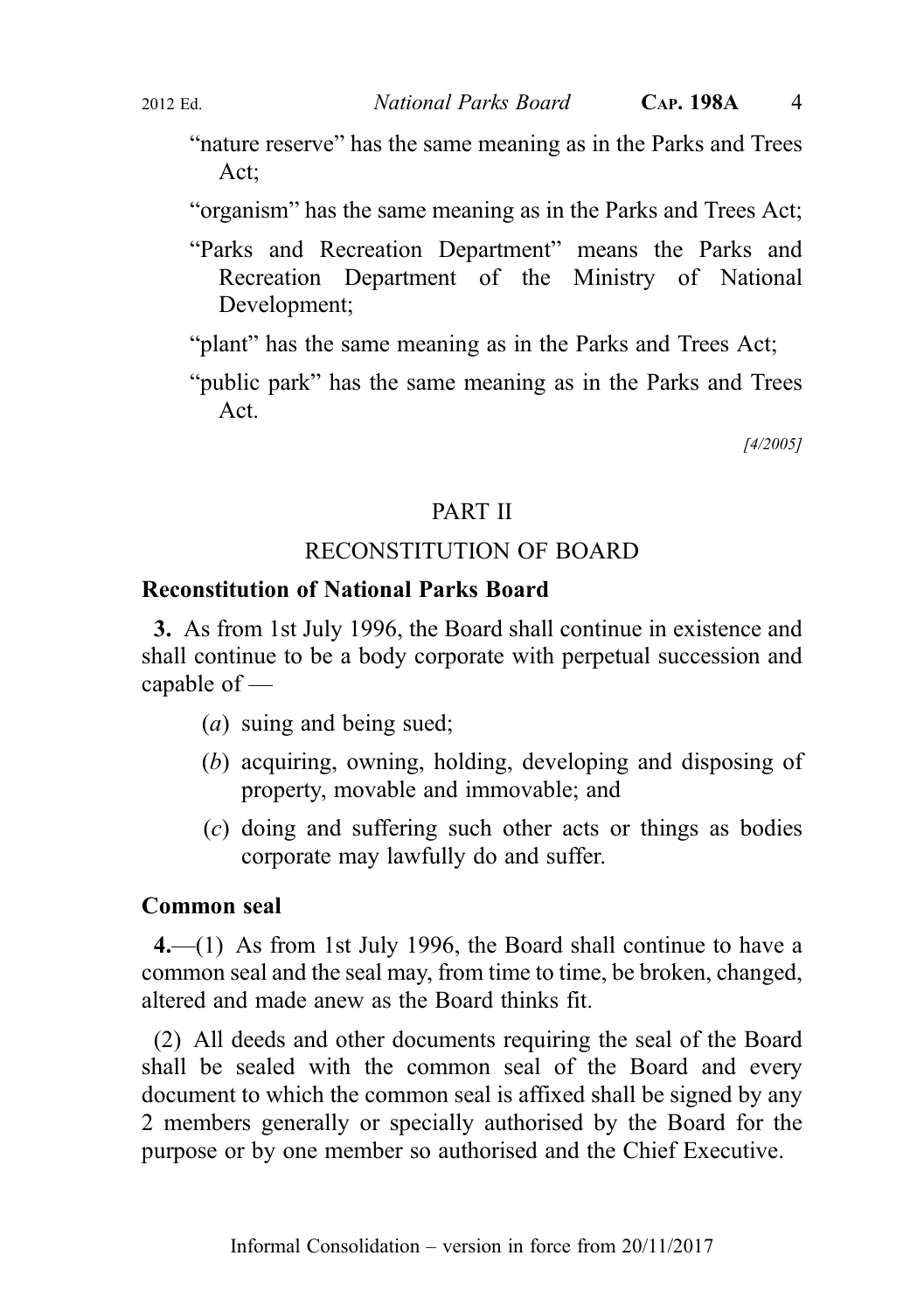(3) Any document purporting to be a document duly executed under the seal of the Board shall be received in evidence and shall, unless the contrary is proved, be deemed to be a document so executed.

(4) The Board may, by resolution or otherwise in writing, appoint an officer of the Board or any other agent either generally or in a particular case to execute or sign on behalf of the Board any agreement or other instrument not under seal in relation to any matter coming within the powers of the Board.

# Constitution of Board

5. The First Schedule shall have effect as respects the Board and its members.

# PART III

# FUNCTIONS AND POWERS OF BOARD

# Functions of Board

 $6$ —(1) The functions of the Board shall be —

- (a) to control, administer and manage the national parks and nature reserves;
- (b) to plan, design, develop, manage and maintain public parks;
- (ba) to provide, manage and maintain park and recreational infrastructure and facilities in the national parks, nature reserves and public parks;
	- (c) to propagate, protect and preserve the animals, plants and other organisms of Singapore and, within the national parks, nature reserves and public parks, to preserve objects and places of aesthetic, historical or scientific interest;
	- (d) to provide and control facilities for the study of and research into matters relating to animals, plants and other organisms in Singapore and the physical conditions in which they live;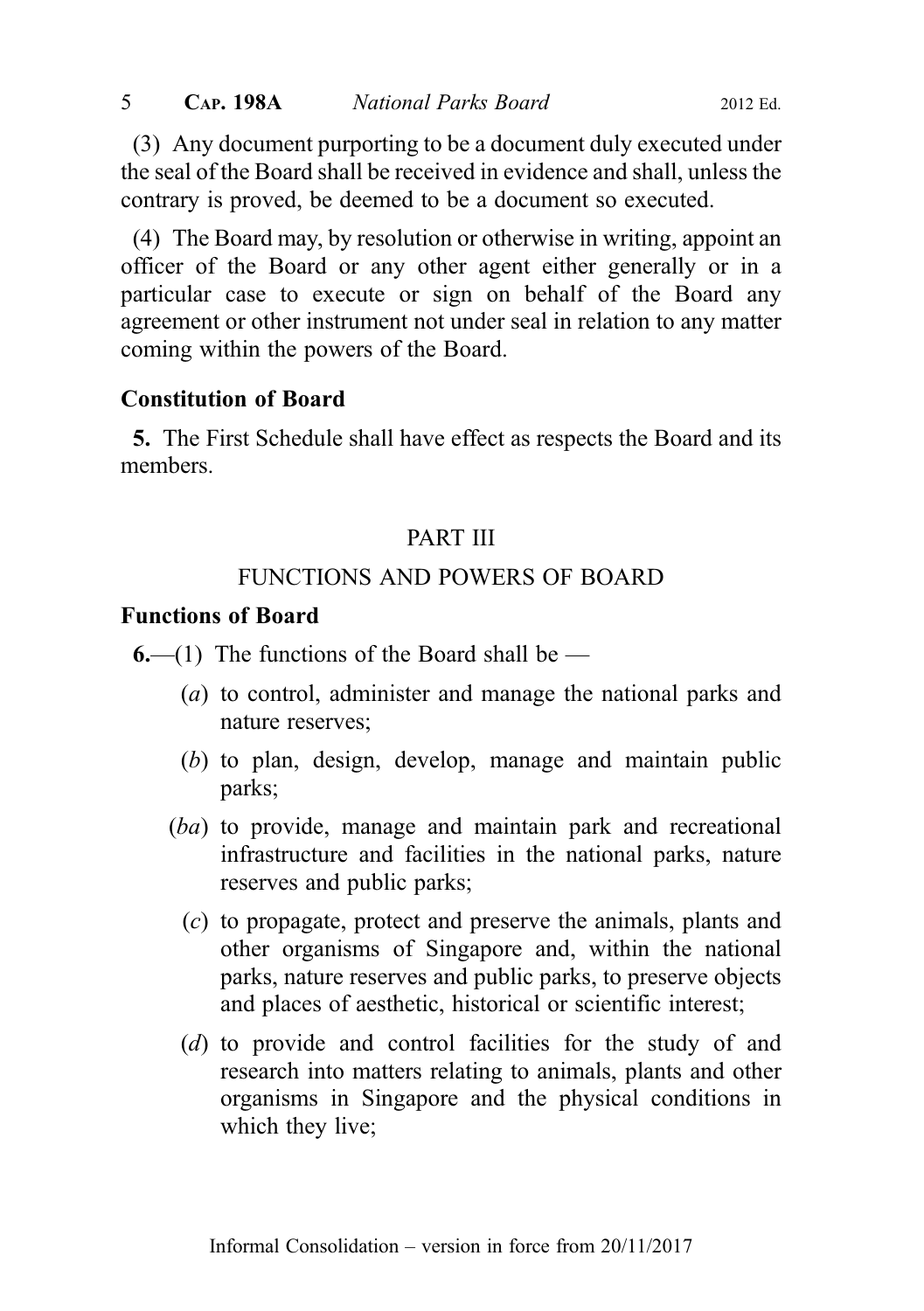- (e) to exhibit objects illustrative of the life sciences, applied sciences, history, technology and industry;
- (f) to promote the study, research and dissemination of knowledge in botany, horticulture, biotechnology, arboriculture, landscape architecture, parks and recreation management and natural and local history;
- (g) to provide, manage and promote recreational, cultural, historical, research and educational facilities and resources in national parks, nature reserves and public parks and encourage their full and proper use by members of the public;
- (h) to advise the Government on all matters relating to nature conservation and the planning, development and management of public parks;

[Act 9 of 2017 wef 20/11/2017]

(i) to manage on behalf of the Government any State land used or to be used by the landscape industry and to promote the optimisation of the use of such land;

[Act 9 of 2017 wef 20/11/2017]

(j) to promote the development, productivity and efficiency of the landscape industry;

[Act 9 of 2017 wef 20/11/2017]

(k) to promote the advancement of skills and expertise of individuals in relation to any subject mentioned in paragraph (f) and of individuals employed in the landscape industry; and

[Act 9 of 2017 wef 20/11/2017]

(l) to carry out such other functions and duties as are imposed upon the Board by or under this Act or any other written law.

[Act 9 of 2017 wef 20/11/2017]

(2) In addition to the functions of the Board under subsection (1), the Board may undertake such other functions as the Minister may assign to the Board and in so doing the Board shall be deemed to be fulfilling the purposes of this Act and the provisions of this Act shall apply to the Board in respect of such functions.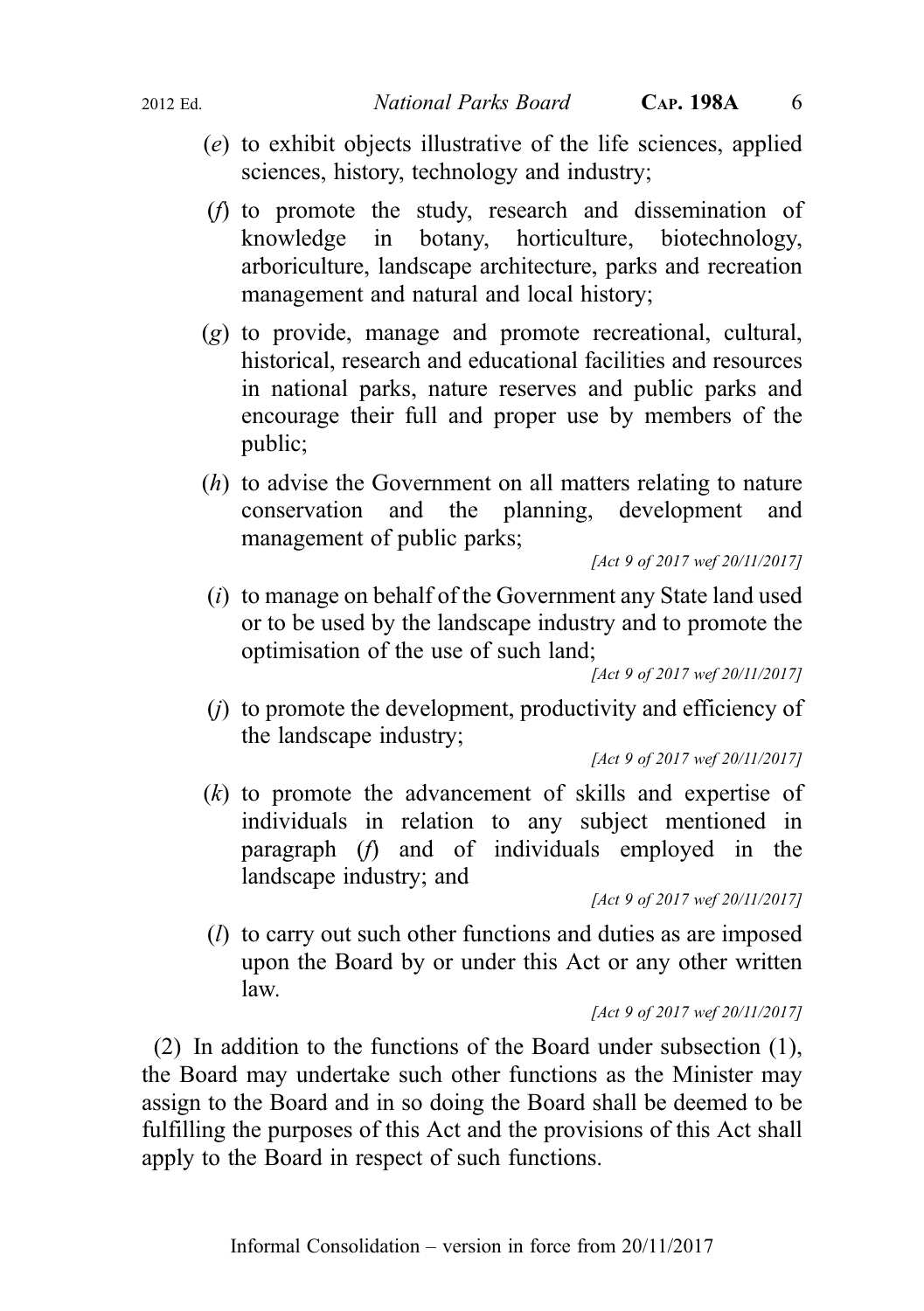# Powers of Board

7.—(1) The Board may, for the purposes of this Act, carry on such activities as appear to the Board to be advantageous, necessary or convenient for it to carry on for or in connection with the discharge of its duties and functions under this Act and, in particular, may exercise any of the powers specified in the Second Schedule.

(2) This section shall not be construed as limiting any power of the Board conferred by or under any other written law.

# Directions of Minister

8.—(1) The Minister may, after consultation with the Board, give to the Board such directions, not inconsistent with the provisions of this Act, as he thinks fit, as to the exercise of the functions of the Board under this Act, and the Board shall give effect to all such directions.

(2) The Board shall furnish the Minister with such information or facilities for obtaining information with respect to its property and activities in such manner and at such times as the Minister may require.

# Appointment of committees

9. The Board may, in its discretion, appoint from among its own members or other persons who are not members such number of committees consisting of members or other persons or members and other persons for purposes which, in the opinion of the Board, would be better regulated and managed by means of such committees.

# Delegation of powers

10.—(1) The Board may, subject to such conditions or restrictions as it may impose, delegate to the Chief Executive, the Chairman or a committee appointed under section 9 all or any of the functions, duties and powers vested in the Board by or under this Act or any other written law, except the power to borrow money.

(2) Any power, function or duty delegated under subsection (1), may be exercised or performed by the Chief Executive, the Chairman or such committee, as the case may be, in the name and on behalf of the Board.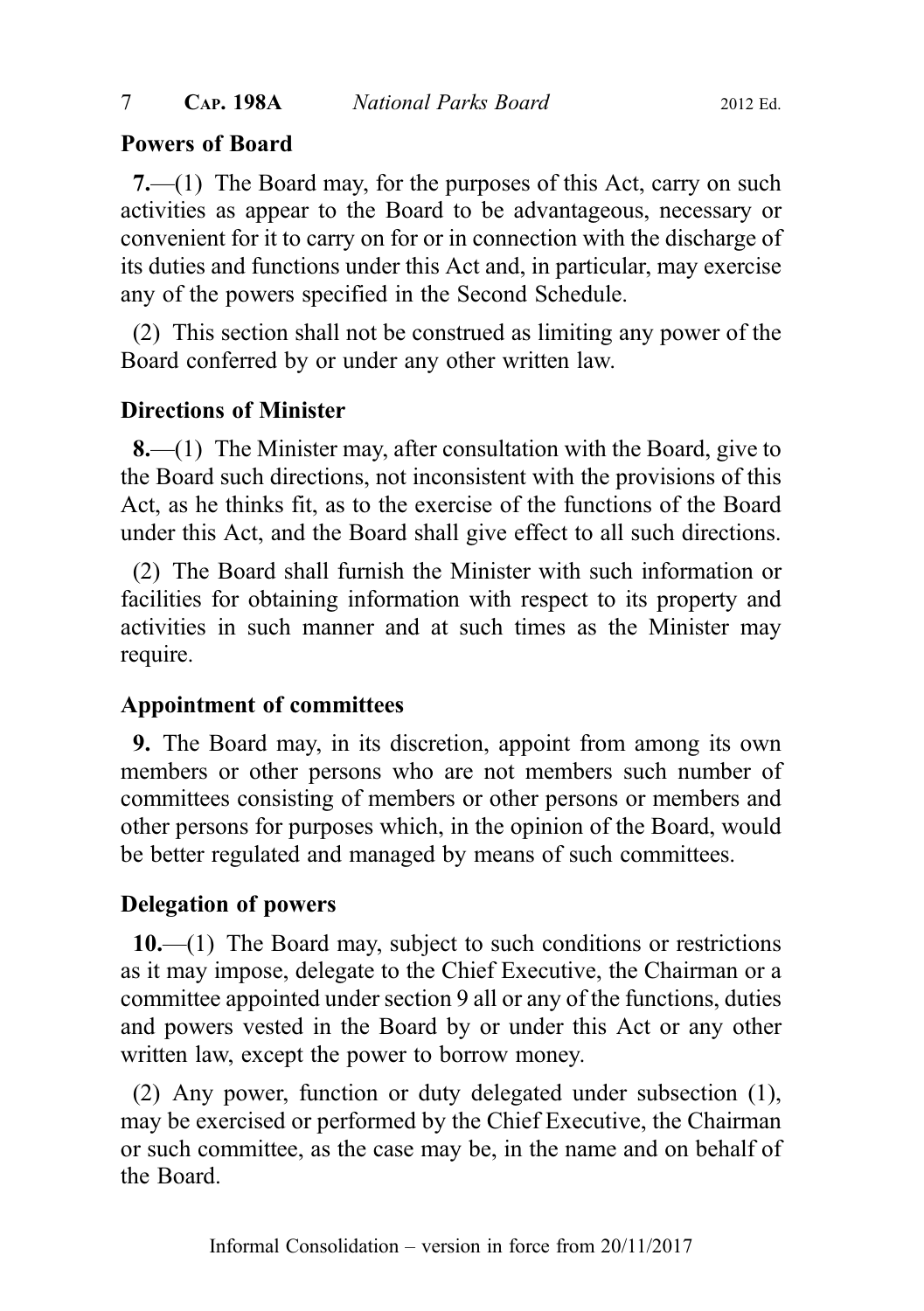(3) The Board may, subject to such conditions or restrictions as it thinks fit, delegate to any member or employee of the Board or any person all or any of its functions, duties and powers vested in the Board by or under this Act or any other written law, except the power to borrow money or to raise or grant loans or advances to or subscribe to stocks, shares, bonds or debentures of a company or corporation.

(4) Any power, function or duty delegated under subsection (3) may be exercised or performed by such member, employee or person in the name and on behalf of the Board.

(5) The Board may continue to exercise a power conferred upon it, or perform a function or duty under this Act or any other written law, notwithstanding the delegation of such power, function or duty under this section.

# Protection from personal liability

11. No suit or other proceedings shall lie personally against any member or employee of the Board or any other person acting under the direction of the Board in respect of anything which is in good faith done or intended to be done in the execution or purported execution of this Act.

# Annual report

12.—(1) The Board shall, as soon as practicable after the close of each financial year, submit to the Minister an annual report on the activities of the Board during the preceding financial year.

(2) The Minister shall as soon as practicable cause a copy of every such report to be presented to Parliament.

# PART IV

# PROVISIONS RELATING TO STAFF

# Appointment of Chief Executive and other employees

13.—(1) The Board shall, after consultation with the Public Service Commission and with the approval of the Minister, appoint a Chief Executive on such terms and conditions as the Board may determine.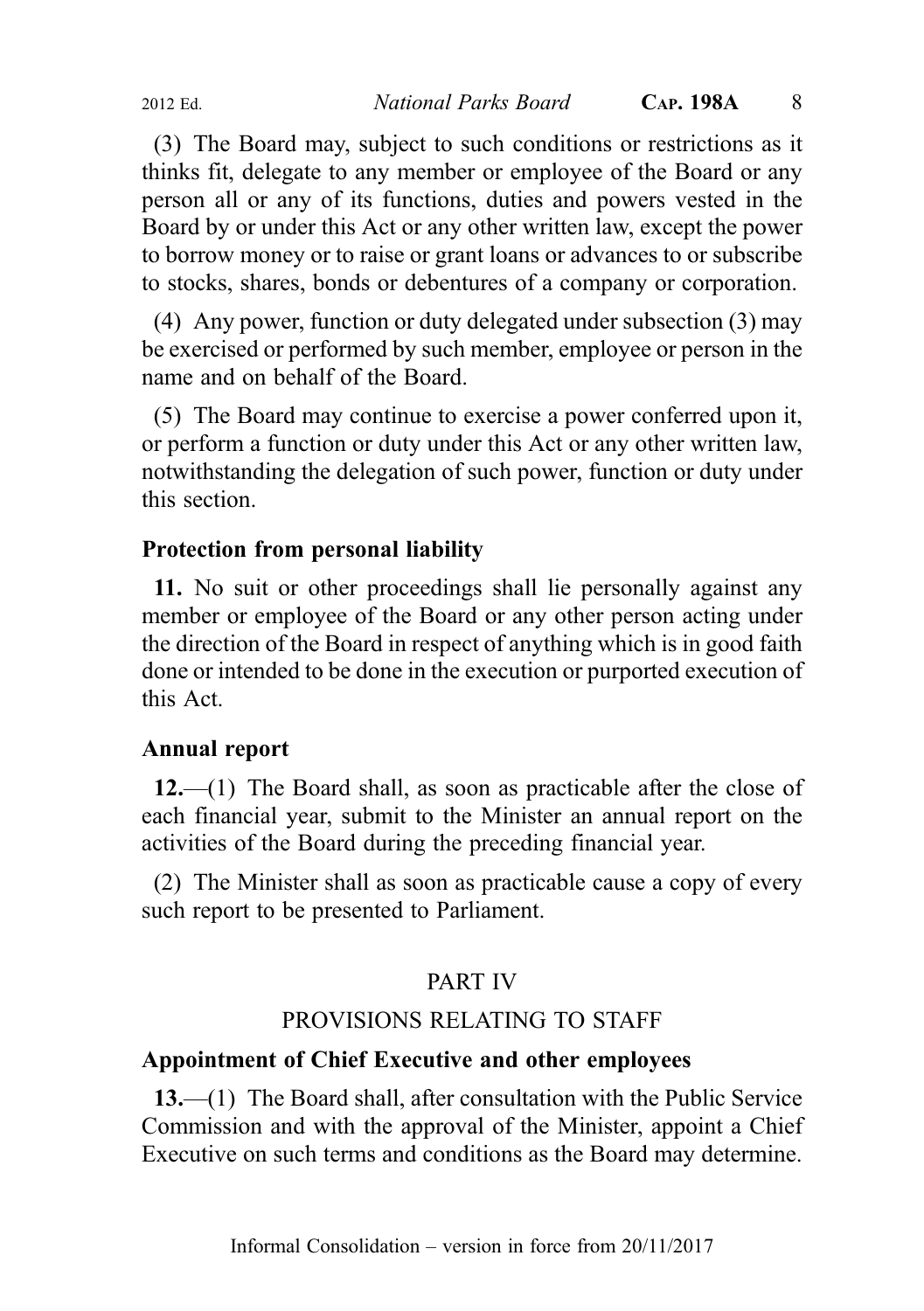- (2) The Chief Executive shall
	- (a) be known by such designation as the Board may determine;
	- (b) be responsible to the Board for the proper administration and management of the functions and affairs of the Board in accordance with the policy laid down by the Board; and
	- (c) not be removed from office without the consent of the Minister.

(3) If the Chief Executive is temporarily absent from Singapore, or is temporarily unable to perform his duties by reason of illness or otherwise, another person may be appointed by the Board to act in the place of the Chief Executive during any such period of absence from duty.

(4) The Board may, from time to time, appoint such other employees and agents as it thinks fit for the effective performance of its functions on such terms and conditions as the Board may determine and may terminate the appointment of such employees and agents.

# Public servants

14.—(1) All members, employees and agents of the Board are taken to be public servants for the purposes of the Penal Code (Cap. 224).

(2) The members, officers and employees of the Board are, in relation to —

- (a) their administration, collection and enforcement of payment of composition sums under any Act administered by the Board; and
- (b) the management of State land in connection with the performance of any function under section  $6(1)(a)$ ,  $(b)$ ,  $(ba)$ ,  $(g)$  or  $(i)$ ,

taken to be public officers for the purposes of the Financial Procedure Act (Cap. 109); and section 20 of that Act applies to each of these persons even though they are not or were not in the employment of the Government.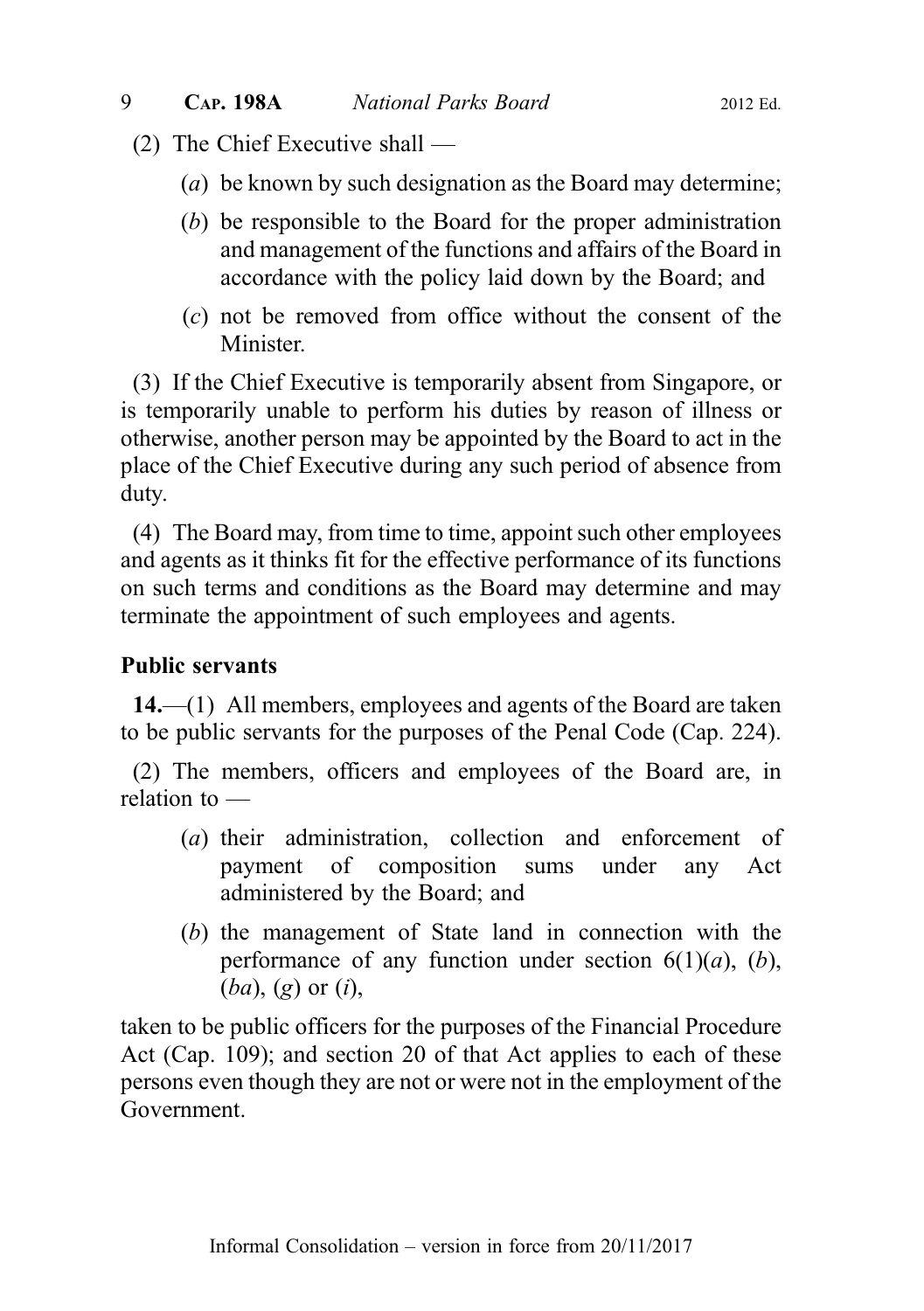2012 Ed. National Parks Board CAP. 198A 10

(3) In this section, a reference to officers and employees of the Board includes a reference to persons seconded to the Board for any period.

[Act 9 of 2017 wef 20/11/2017]

### PART V

# FINANCIAL PROVISIONS

#### Grants

15. For the purpose of enabling the Board to carry out its functions under this Act, the Minister may, from time to time, make grants to the Board of such sums of money as the Minister may determine out of moneys to be provided by Parliament.

#### Issue of shares, etc.

15A. As a consequence of the vesting of any property, rights or liabilities of the Government in the Board under this Act, or of any capital injection or other investment by the Government in the Board in accordance with any written law, the Board shall issue such shares or other securities to the Minister for Finance as that Minister may from time to time direct.

[5/2002]

#### Bank accounts and payments

16.—(1) The Board may open and maintain an account or accounts with such bank or banks as the Board thinks fit and every such account shall be operated upon as far as practicable by cheque signed by such person or persons as may, from time to time, be authorised in that behalf by the Board.

(2) The moneys of the Board shall be applied only in payment or discharge of the expenses, obligations and liabilities of the Board and in making any payment that the Board is authorised or required to make.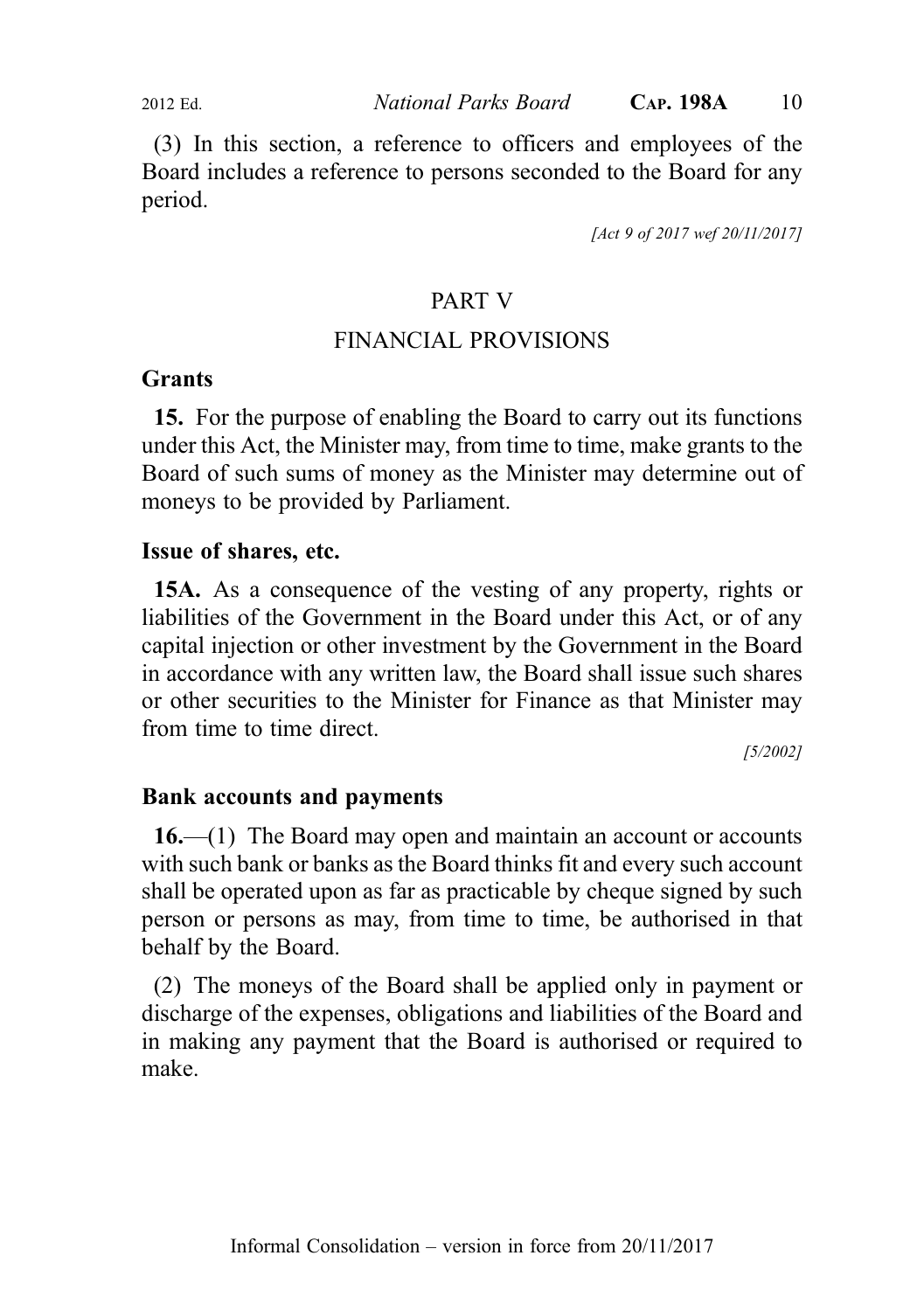# Power of investment

17. The Board may invest its moneys in accordance with the standard investment power of statutory bodies as defined in section 33A of the Interpretation Act (Cap. 1).

[45/2004]

# Annual estimates

18.—(1) The Board shall in every year prepare and adopt annual estimates of income and expenditure of the Board for the ensuing year.

(2) Supplementary estimates may be adopted by the Board at any of its meetings.

(3) A copy of all annual and supplementary estimates shall, upon their adoption by the Board, be sent forthwith to the Minister who may approve or disallow any item or portion of any item shown in the estimates, and shall return the estimates as amended by him to the Board, and the Board shall be bound thereby.

# Financial provisions

19. The financial provisions set out in the Third Schedule shall have effect with respect to the Board.

# PART VI

# TRANSFER OF ASSETS, LIABILITIES AND EMPLOYEES TO BOARD

#### Transfer to Board of property, assets and liabilities

20.—(1) As from 1st July 1996, all movable property vested in the Government immediately before that date for the purposes of the Parks and Recreation Department, and all assets, rights or interests vested in, and all outstanding debts, liabilities and obligations incurred by, the Government in connection therewith shall be transferred to and shall vest in the Board without further assurance.

(2) If any question arises as to whether any particular movable property vested in the Government, or whether any particular asset, right, interest, liability or obligation of the Government has been transferred to or vested in the Board under subsection (1), a certificate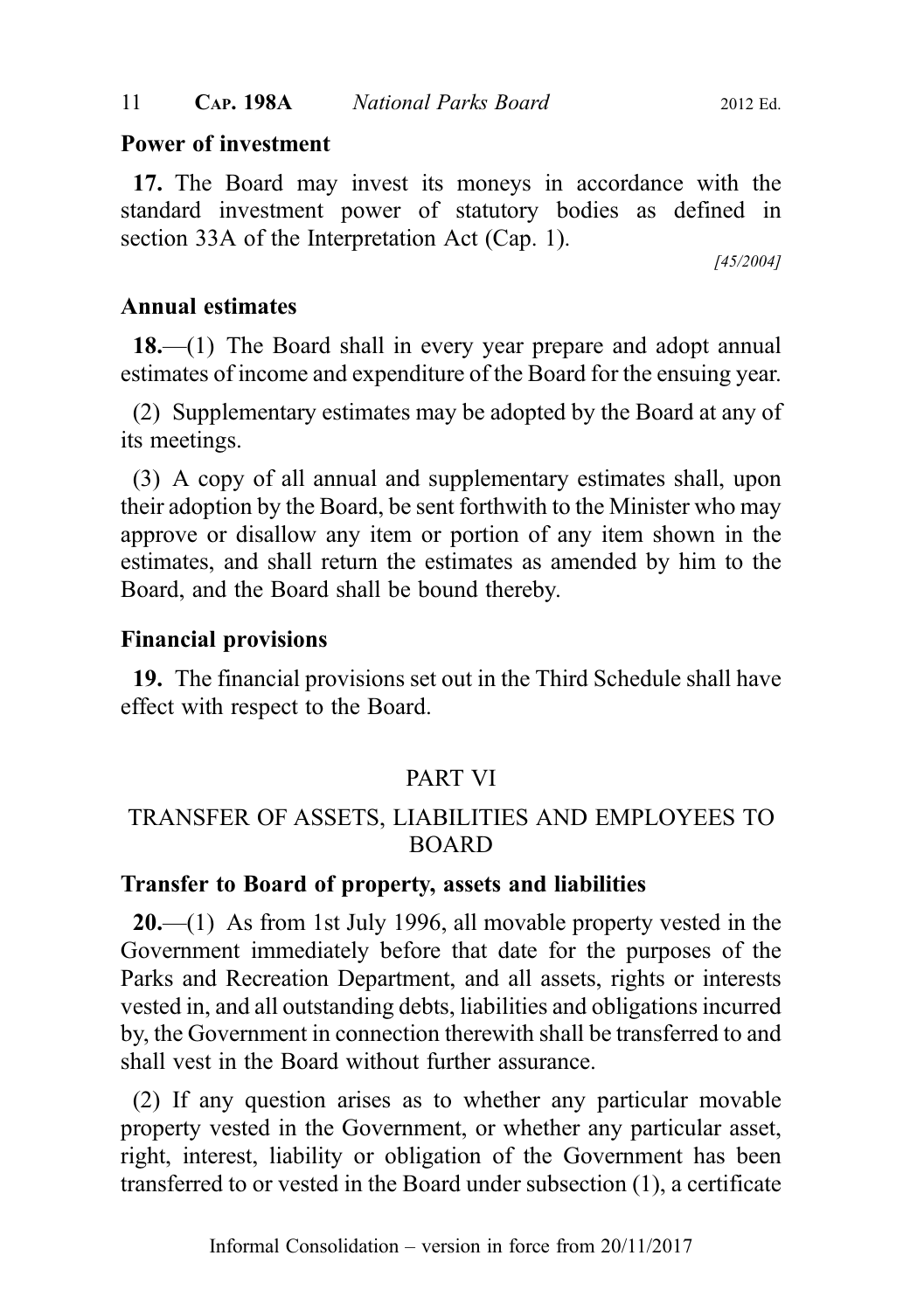under the hand of the Minister for Finance shall be conclusive evidence that the property, asset, right, interest, liability or obligation was or was not so transferred or vested.

# Transfer of employees

21.—(1) As from 1st July 1996, such persons employed immediately before that date in the Parks and Recreation Department as the Minister may determine shall be transferred to the service of the Board on terms no less favourable than those enjoyed by them immediately prior to their transfer.

(2) The provisions relating to the transfer of employees set out in the Fourth Schedule shall have effect.

# Existing agreements and pending proceedings

22.—(1) All deeds, bonds, agreements, instruments and arrangements subsisting immediately before 1st July 1996 affecting any movable property transferred under section 20 or any person transferred to the service of the Board under section 21 shall continue in full force and effect on and after that date and shall be enforceable by or against the Board instead of the Government or any person acting on its behalf as if the Board had been named therein or had been a party thereto.

(2) Any proceedings or cause of action relating to any movable property transferred under section 20 or any person transferred to the service of the Board under section 21 pending or existing immediately before 1st July 1996 by or against the Government may be continued and shall be enforced by or against the Board.

# PART VII

# NATIONAL PARKS AND NATURE RESERVES

**23.** to **26.** [Repealed by Act 4 of 2005]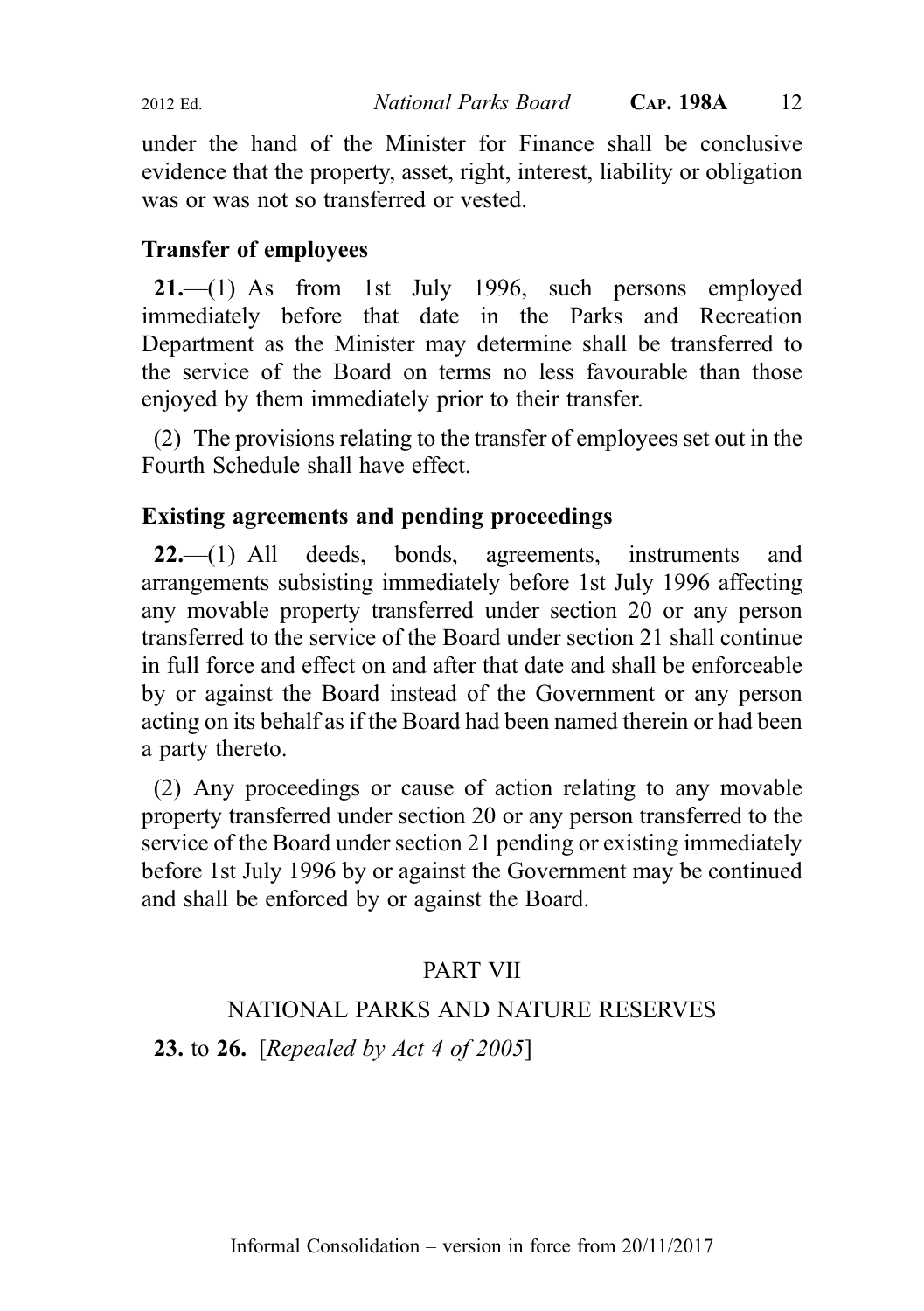# PART VIII

#### GENERAL

#### Symbol of Board

 $27$ —(1) The Board shall have the exclusive right to the use of such symbols or representations as it may select or devise (referred to in this section as the Board's symbols) and thereafter display or exhibit in connection with its activities or affairs.

(2) Any person who, without the permission of the Board, uses a symbol or representation identical with any of the Board's symbols, or which so resembles any of the Board's symbols as to or be likely to deceive or cause confusion, shall be guilty of an offence and shall be liable on conviction to a fine not exceeding \$10,000 or to imprisonment for a term not exceeding 6 months or to both.

#### Exclusion of liability for information supplied by Board

28. Where the Board provides a service to the public whereby information is supplied to the public on payment of a prescribed fee, neither the Board nor any of its employees involved in the supply of such information shall be liable for any loss or damage suffered by members of the public by reason of any error or omission of whatever nature appearing therein or however caused if made in good faith and in the ordinary course of the discharge of the duties of such employees.

#### All moneys recovered to be paid to Board

29.—(1) All moneys recovered or sums collected under this Act or any other Act administered by the Board, other than composition sums, are to be paid into and form part of the general funds of the Board.

(2) All composition sums collected under any Act administered by the Board are to be paid into the Consolidated Fund.

[Act 9 of 2017 wef 20/11/2017]

30. to 39. [Repealed by Act 4 of 2005]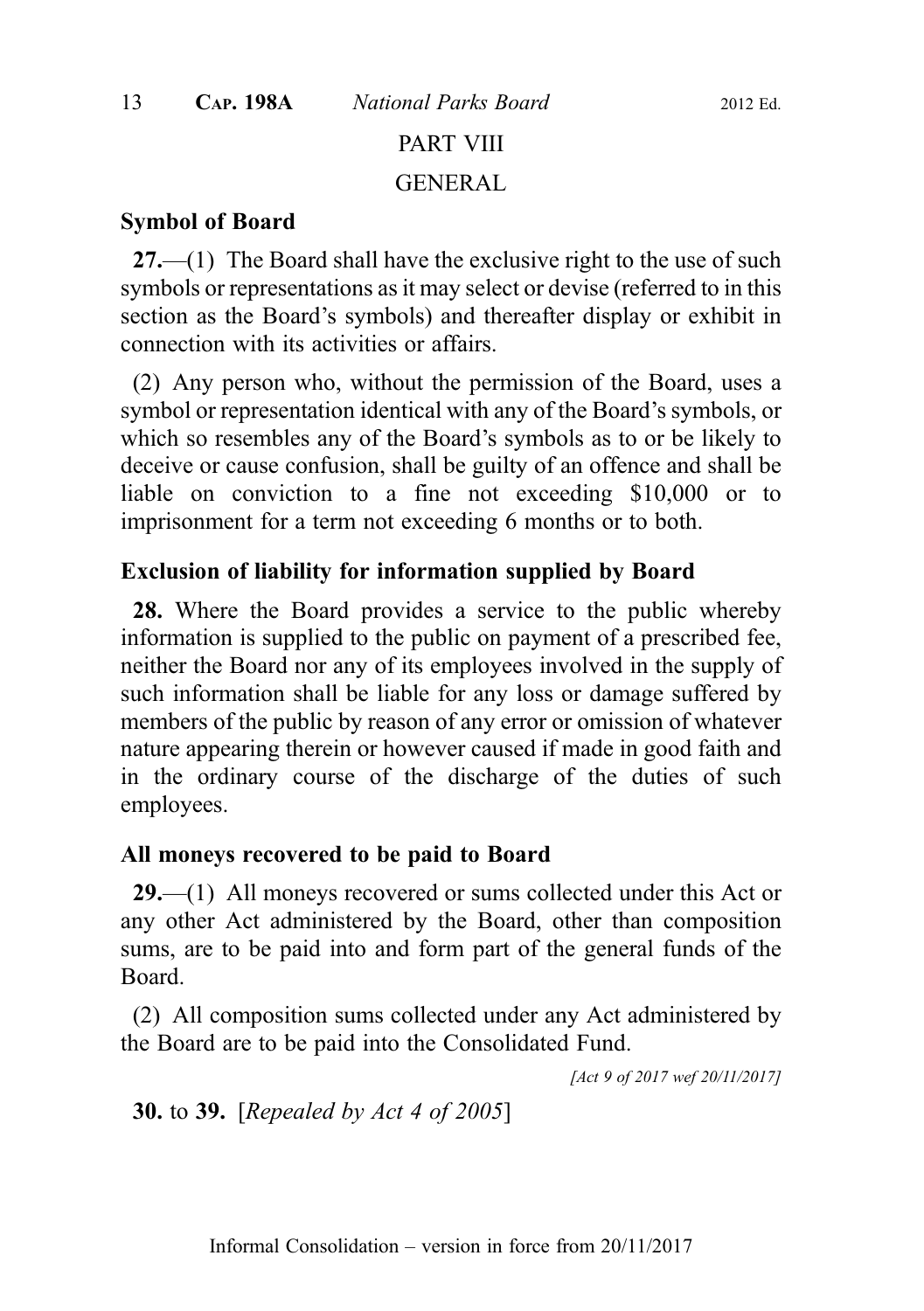#### Power to make regulations

 $40$ ,—(1) The Board may, with the approval of the Minister, make regulations for carrying out the purposes and provisions of this Act. [4/2005]

(2) Without prejudice to the generality of subsection (1), the Board may, with the approval of the Minister, make regulations for or with respect to all or any of the following matters:

- (a) regulating the proceedings of the Board or of the committees of the Board;
- (b) the manner of appointment, conduct and discipline and the terms and conditions of service of the employees of the Board;
- (c) the establishment of funds for the payment of gratuities and other benefits to employees of the Board;
- (*d*) any other matter which by this Act is required or permitted to be prescribed or is necessary or convenient to be prescribed for carrying out or giving effect to any provision of this Act.

[4/2005]

#### Transitional provisions

41.—(1) Any scheme, contract, document, licence, permission or resolution prepared, made, granted or approved by the Parks and Recreation Department or under the repealed National Parks Act (Cap. 198A, 1991 Ed.) shall, so far as it is not inconsistent with the provisions of this Act and except as otherwise expressly provided in this Act or in any other written law, continue and be deemed to have been prepared, made, granted or approved by the Board under the corresponding provisions of this Act or any other written law, as the case may be.

(2) Any subsidiary legislation made under the repealed National Parks Act in force immediately before 1st July 1996 shall, so far as it is not inconsistent with the provisions of this Act, continue in force as if made under this Act until it is revoked or repealed by subsidiary legislation made under this Act.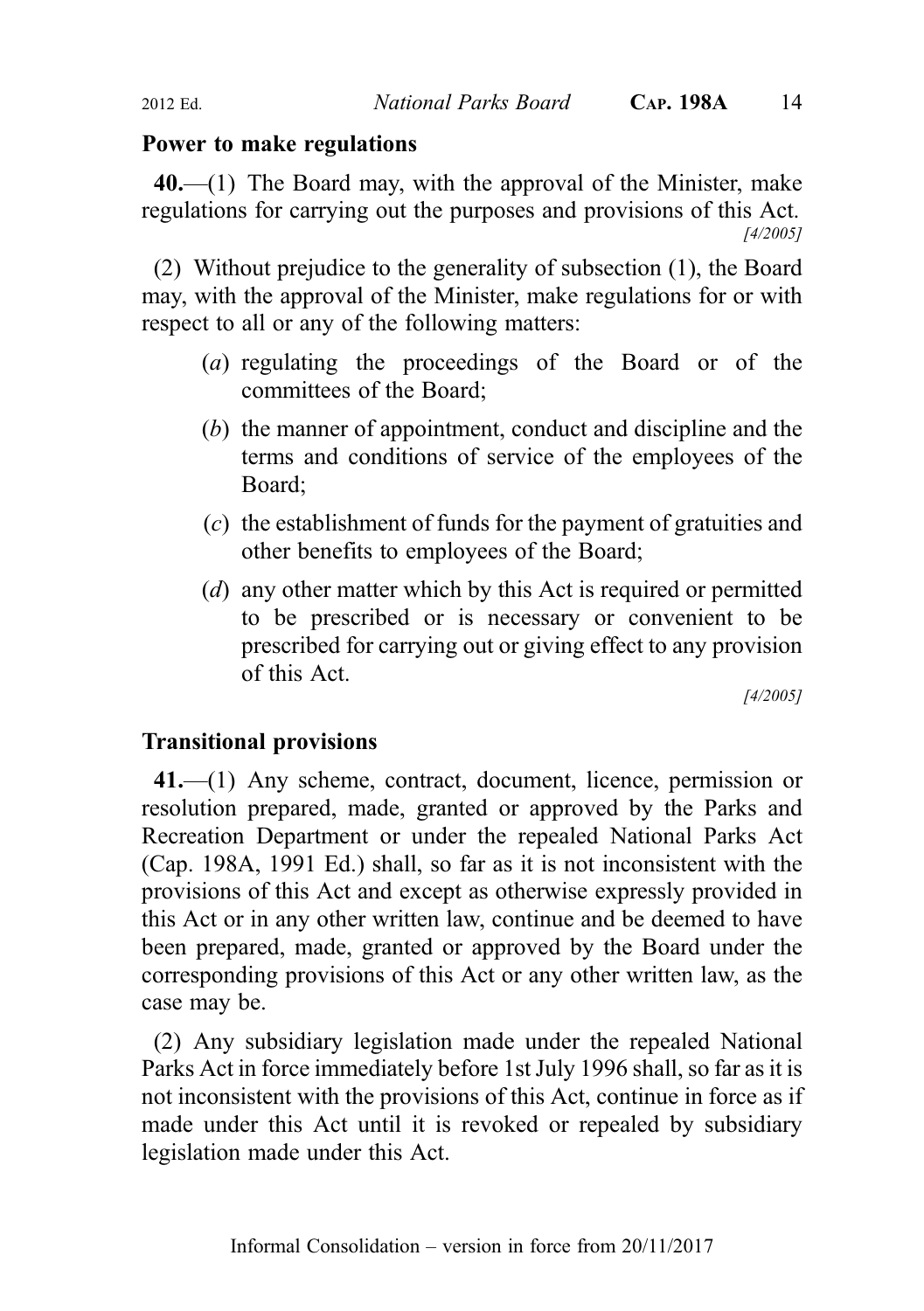# 15 CAP. 198A National Parks Board 2012 Ed.

# FIRST SCHEDULE

Section 5

#### CONSTITUTION AND PROCEEDINGS OF BOARD

#### 1. The Board shall consist of —

- (a) a Chairman; and
- (b) not less than 6 nor more than 10 other members as the Minister may, from time to time, determine.

 $2.-(1)$  The Chairman and members of the Board shall be appointed by the Minister.

(2) The Minister may appoint one member to be the Deputy Chairman who may, subject to such directions as may be given by the Chairman, exercise all or any of the powers exercisable by the Chairman under this Act.

(3) The Minister may appoint the Chief Executive to be a member of the Board.

3. A member shall hold office on such conditions and for such term as the Minister may determine and shall be eligible for reappointment.

3A. The Minister may appoint any member of the Board to be a temporary Chairman or temporary Deputy Chairman during the incapacity from illness or otherwise of the Chairman or the Deputy Chairman, as the case may be.

4. The Minister may, at any time, revoke the appointment of the Chairman or any member without assigning any reason.

5. Any member may resign from his appointment at any time by giving notice in writing to the Minister.

5A. The Minister may appoint a person to be a temporary member of the Board during the incapacity from illness or otherwise of any member.

6. The Chairman may, in writing, authorise any member to exercise any power or perform any function conferred on the Chairman by or under this Act.

7. The office of a member shall be vacated if the member —

- (a) has been absent, without leave of the Board, from 3 consecutive meetings of the Board; or
- (b) becomes in any manner disqualified from membership of the Board under paragraph 9.

8. If a member resigns, dies or has his appointment revoked or otherwise vacates his office before the expiry of the term for which he has been appointed, the Minister may appoint a person to fill the vacancy for the residue of the term of which the vacating member was appointed.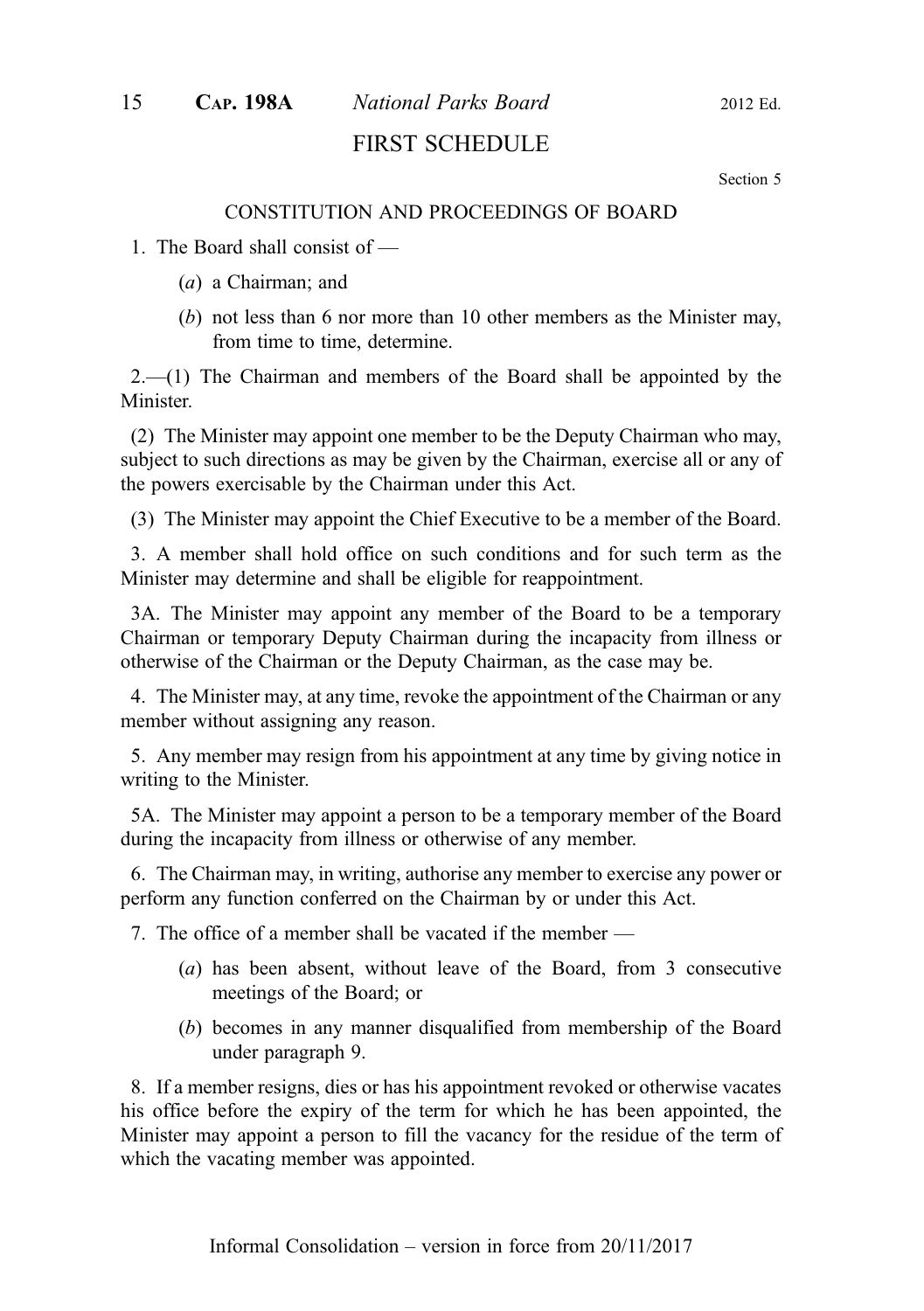2012 Ed. National Parks Board CAP. 198A 16

#### FIRST SCHEDULE — continued

9. No person shall be appointed or shall continue to hold office as a member if  $he$  —

- (a) is an undischarged bankrupt or has made any arrangement with his creditors;
- (b) has been sentenced to imprisonment for a term of not less than 6 months and has not received a free pardon; or
- (c) is mentally disordered and incapable of managing himself or his affairs.

10.—(1) A member who is in any way, directly or indirectly, interested in a transaction or project of the Board shall disclose the nature of his interest at a meeting of the Board and the disclosure shall be recorded in the minutes of the Board and the member shall not take part in any deliberation of the Board with respect to that transaction or project.

(2) For the purpose of determining whether there is a quorum, a member shall be treated as being present at a meeting notwithstanding that under sub-paragraph (1) he cannot vote or has withdrawn from the meeting.

11. There shall be paid to the Chairman and other members, out of the funds of the Board, such salaries, fees and allowances as the Minister may, from time to time, determine.

12.—(1) The Board shall meet for the despatch of business at such times and places as the Chairman may, from time to time, appoint.

(2) At every meeting of the Board, 5 members shall form a quorum.

(3) A decision at a meeting of the Board shall be adopted by a simple majority of the members present and voting except that in the case of an equality of votes the Chairman or member presiding shall have a casting vote in addition to his original vote.

(4) The Chairman or, in his absence, the Deputy Chairman shall preside at meetings of the Board.

(5) Where both the Chairman and the Deputy Chairman are absent at a meeting of the Board, such member as the members present may elect shall preside at the meeting of the Board.

(6) Where not less than 4 members of the Board request the Chairman by notice in writing signed by them to convene a meeting of the Board for any purpose specified in the notice, the Chairman shall, within 7 days from the receipt of the notice, convene a meeting for that purpose.

13. The Board may act notwithstanding any vacancy in its membership.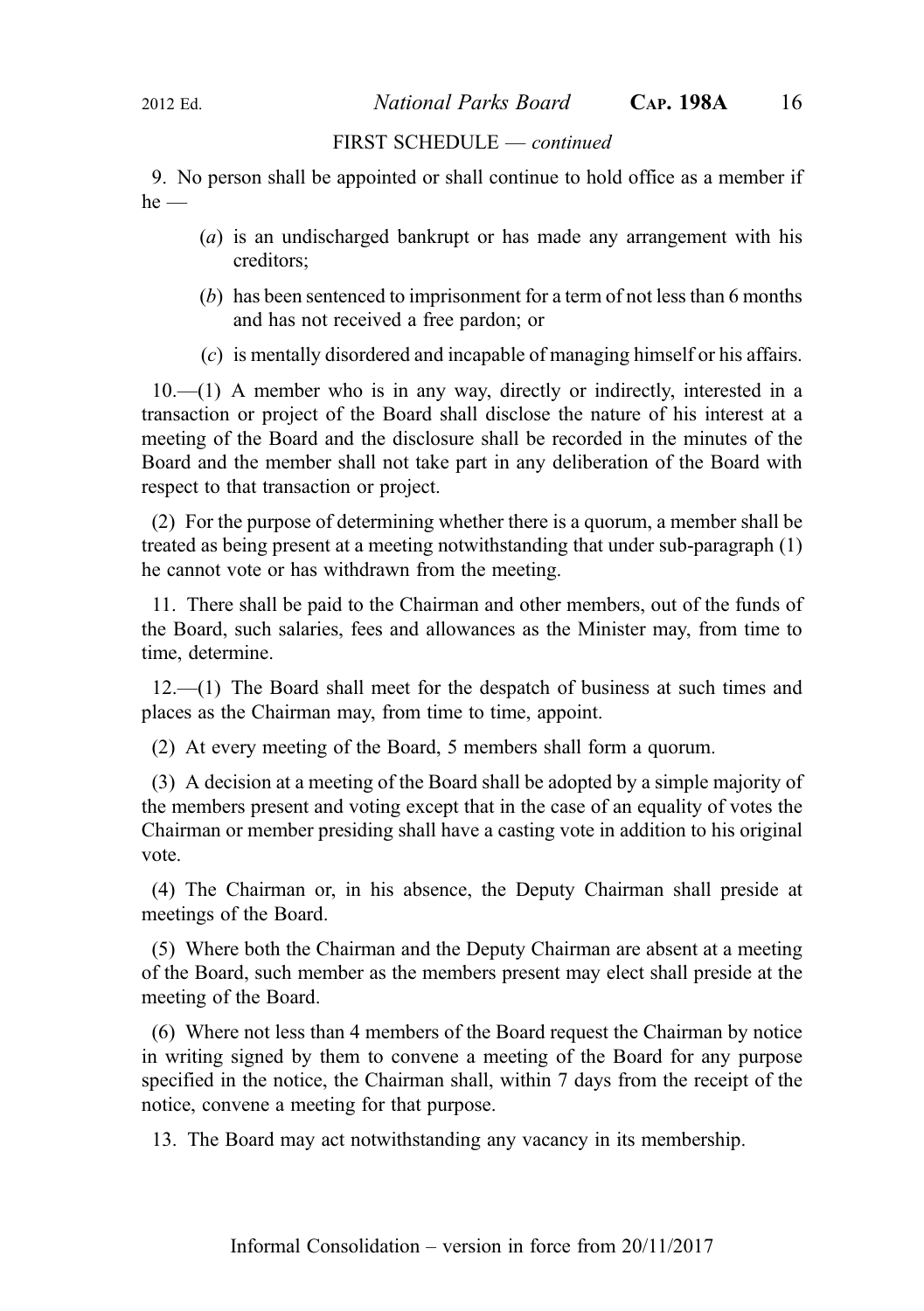#### 17 CAP. 198A National Parks Board 2012 Ed.

#### FIRST SCHEDULE — continued

14. Subject to the provisions of this Act, the Board may make rules to regulate its own procedure generally, and in particular, regarding the holding and proceedings of meetings, the notice to be given of such meetings, the keeping of minutes and the custody, production and inspection of such minutes.

15. The validity of any proceedings of the Board shall not be affected by any defect in the appointment of any member or by any contravention of paragraph 10 by any member.

[4/2005; 21/2008]

#### SECOND SCHEDULE

Section 7

#### POWERS OF BOARD

1. To manage the national parks, nature reserves and public parks.

2. To regulate the planting and maintenance of plants in public parks by prescribing guidelines and requirements for the design and maintenance thereof.

2A. To lay out, construct, plant, improve, equip, maintain, supervise and control the national parks, nature reserves and public parks and carry out the following activities:

- (a) erect any pavilion, recreation room, outhouse or other building;
- (b) provide entertainment or any amenity;
- (c) set apart any part thereof for the purpose of any game or recreation and exclude the public from such part while it is in actual use for that purpose;
- (d) provide any apparatus for games and recreation and facilities for boating and charge for the use thereof;
- (e) place or authorise any person to place chairs or seats and charge or authorise any person to charge for the use thereof;
- (f) provide and maintain refreshment stalls, food-stalls and restaurants and manage them or let them to any person on such conditions as the Board may determine;
- (g) authorise any person to erect, maintain and operate any facility and charge or authorise any person to charge for the use thereof.
- 2B. To plant plants in public parks.

[Act 9 of 2017 wef 20/11/2017]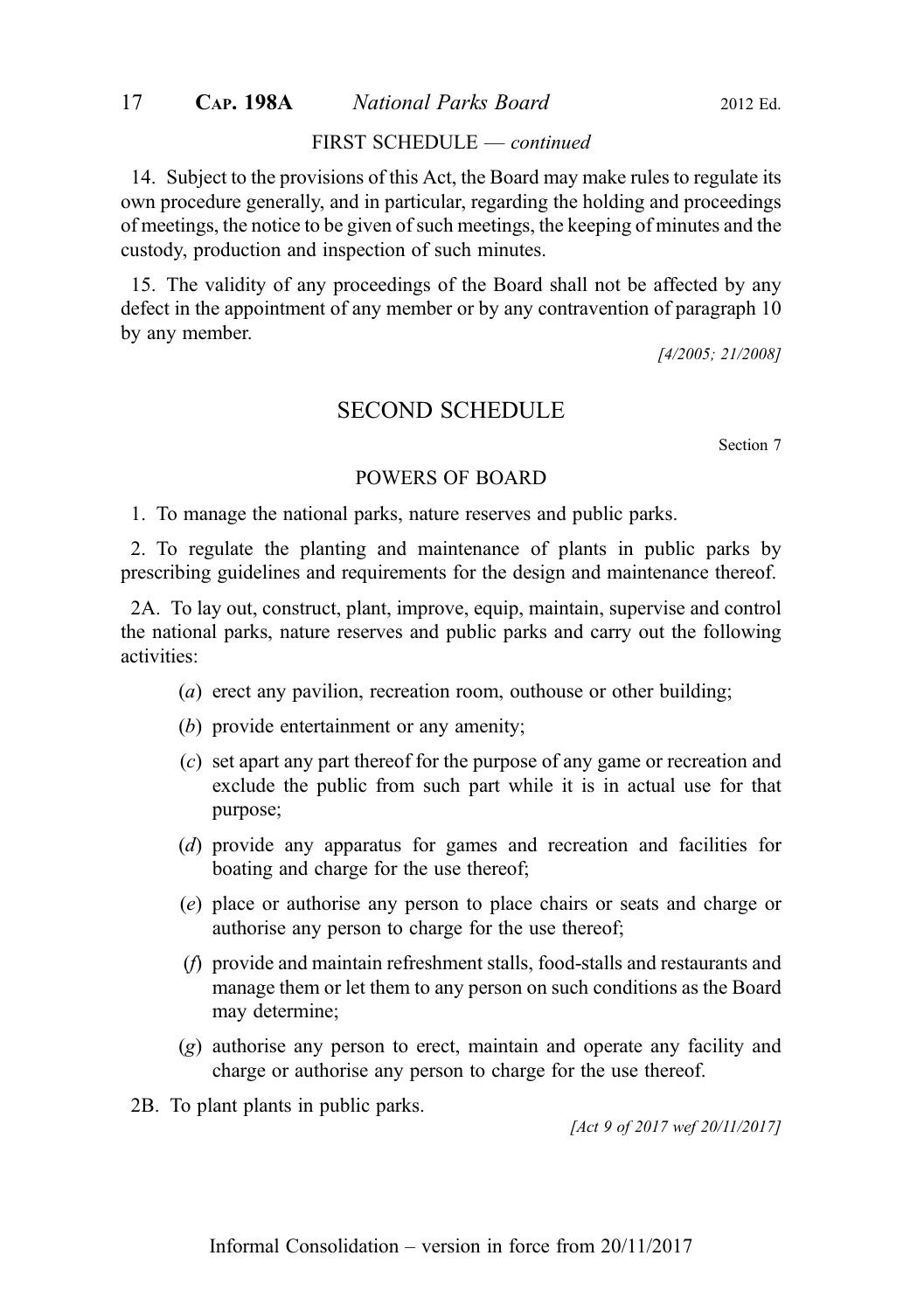#### SECOND SCHEDULE — continued

3. To enter into contracts for the supply of goods, services or materials or for the execution of works or other contracts as may be necessary for the discharge of the duties and functions of the Board under this Act.

4. To receive fees, donations, grants, gifts of movable or immovable property from any source or raise funds by any lawful means.

5. To regulate and control public access to the national parks, nature reserves and public parks.

6. To promote or undertake publicity in any form.

7. To make provision for the specialised training of any employee of the Board and in that connection offer scholarships for such training and expenditure incidental thereto.

8. To make awards of recognition, grants, scholarships or contributions as the Board considers fit for the purposes of this Act.

8A. To develop, conduct and certify training programmes for any subject matter relating to any function of the Board.

[Act 9 of 2017 wef 20/11/2017]

8B. To establish, manage and administer any accreditation or certification scheme or a register, for any purpose relating to any function of the Board.

[Act 9 of 2017 wef 20/11/2017]

9. To offer consultancy services, inform, advise and make recommendations or proposals to the Government or any person on any matter relating to the designation, conservation, development and management of parks and other areas reserved for the propagation of plants and animals, or any other function of the Board.

10. To act in combination or association with any person engaged, concerned or interested in the promotion of the functions of the Board, and pay for or contribute to the cost and expenses involved in such combination or association.

11. With the approval of the Minister, to form or participate in the formation of companies or to enter into a partnership or an arrangement for the sharing of profits.

12. With the approval of the Minister, to raise loans for the purposes of this Act.

12A. To collect, analyse, compile, publish or disseminate information relating to such subject-matter as may be necessary for the discharge of the functions, objects or duties of the Board.

12B. To provide technical, consultancy or advisory services to any Government agency or to any other person or body in Singapore or elsewhere on any matter related to or connected with the functions, objects or duties of the Board.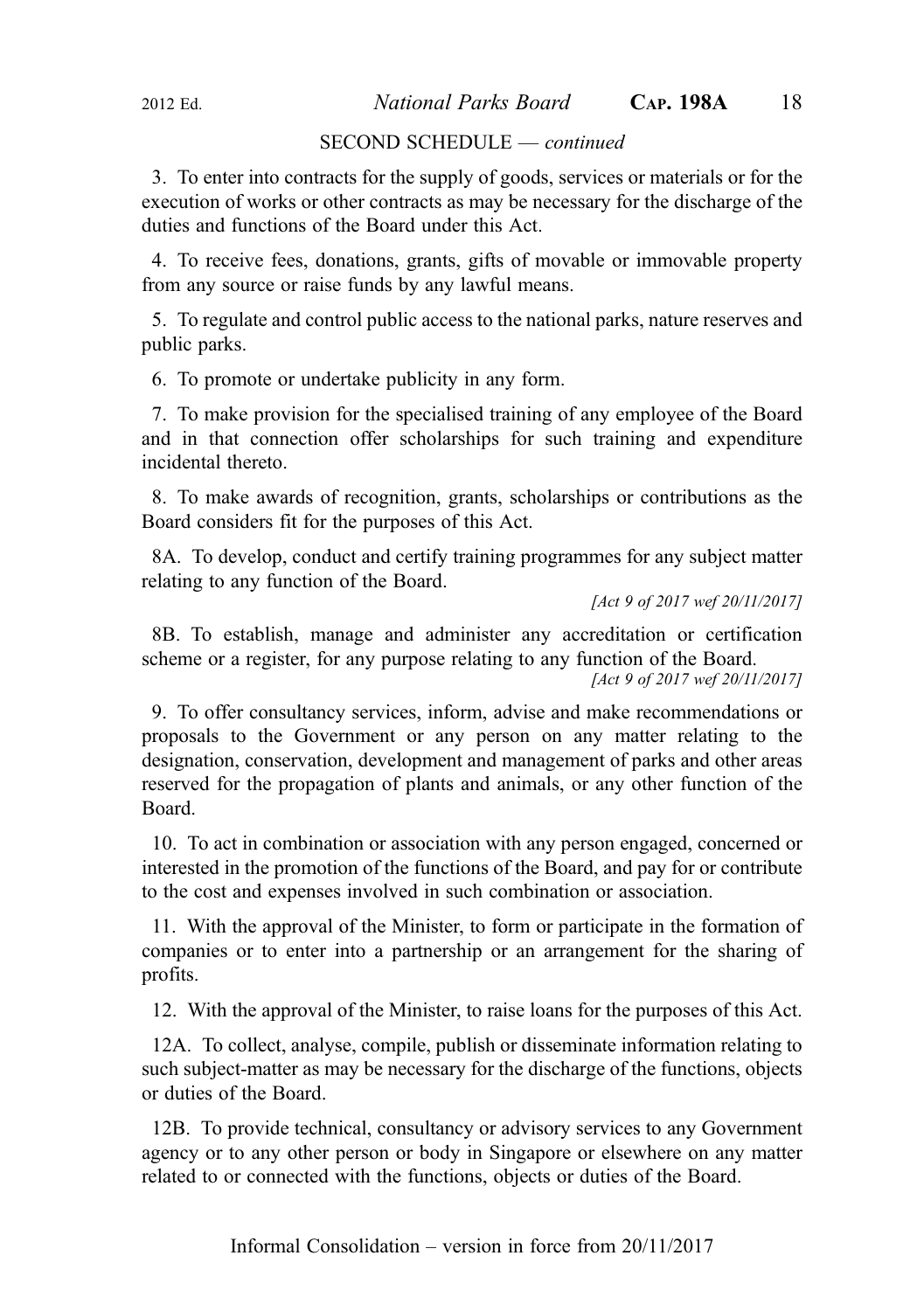#### 19 CAP. 198A National Parks Board 2012 Ed.

#### SECOND SCHEDULE — continued

12C. To charge fees or commissions for services rendered by the Board or for any use of any of its facilities.

12D. To carry out promotional activities or publicity in any form.

12E. To organise such courses and other programmes as the Board thinks necessary or desirable for the discharge of its functions, objects or duties.

13. To do anything incidental to any of its functions.

[4/2005]

#### THIRD SCHEDULE

Section 19

#### FINANCIAL PROVISIONS

1. The financial year of the Board shall begin on 1st April of each year and end on 31st March of the following year.

2. The Board shall keep proper accounts and records of its transactions and affairs and shall do all things necessary to ensure that all payments out of its moneys are correctly made and properly authorised and that adequate control is maintained over the assets of, or in the custody of, the Board and over the expenditure incurred by the Board.

3. The Board shall, as soon as practicable after the close of each financial year, prepare and submit financial statements in respect of that year to the auditor of the Board.

4.—(1) The accounts of the Board shall be audited by the Auditor-General or such other auditor as may be appointed annually by the Minister in consultation with the Auditor-General.

(2) A person shall not be qualified for appointment as an auditor under sub‑paragraph (1) unless he is a public accountant who is registered or deemed to be registered under the Accountants Act (Cap. 2).

(3) The remuneration of the auditor shall be paid out of the funds of the Board.

5. The auditor or any person authorised by him is entitled at all reasonable times to full and free access to all accounting and other records relating, directly or indirectly, to the financial transactions of the Board and may make copies of, or extracts from, any such accounting and other records.

 $6-(1)$  The auditor shall in his report state —

(a) whether the financial statements show fairly the financial transactions and the state of affairs of the Board;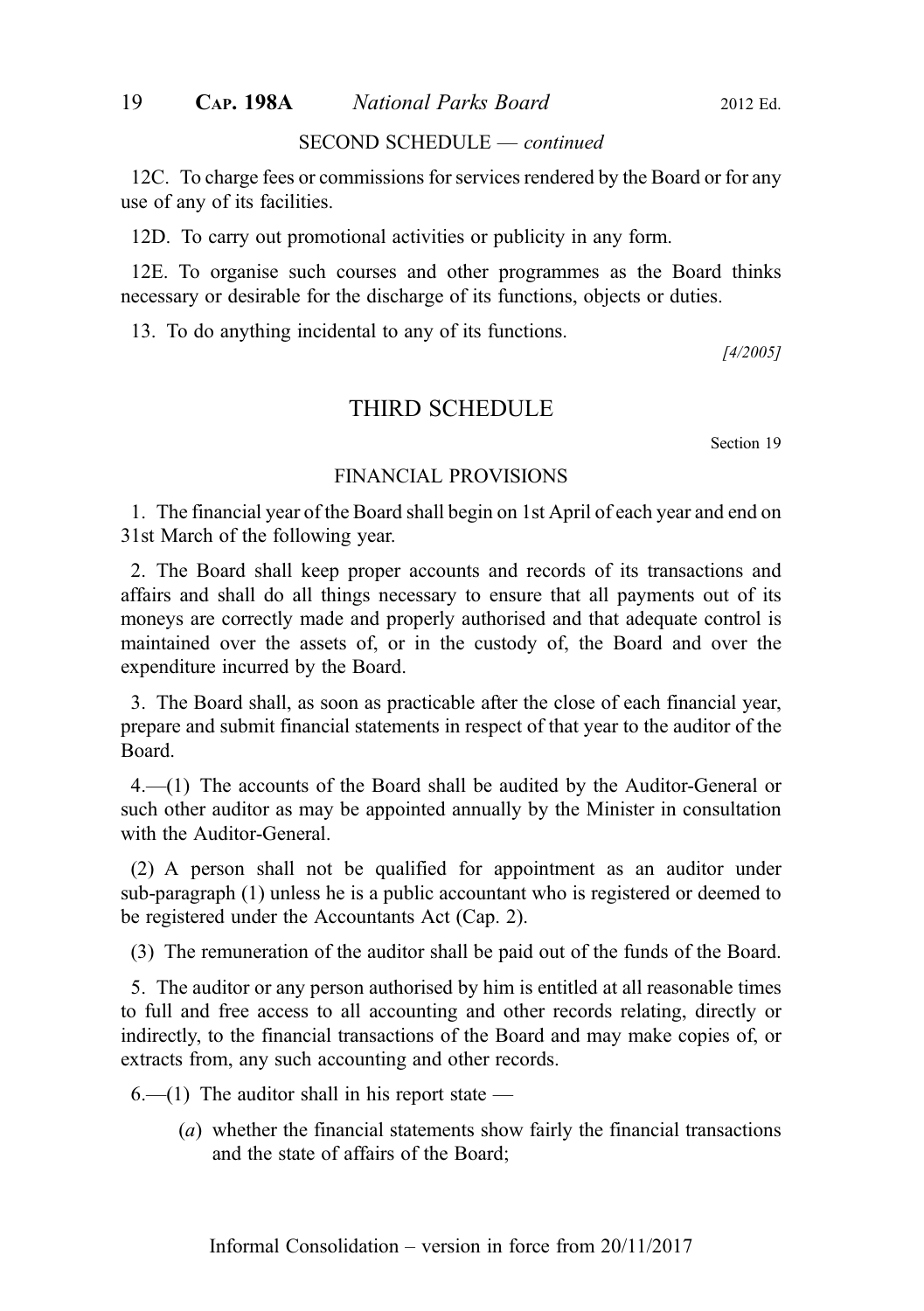#### THIRD SCHEDULE — continued

- (b) whether proper accounting and other records have been kept, including records of all assets of the Board whether purchased, donated or otherwise;
- (c) whether receipts, expenditure, and investment of moneys and the acquisition and disposal of assets by the Board during the financial year were in accordance with this Act; and
- (d) such other matters arising from the audit as he considers necessary.

(2) The auditor shall, as soon as practicable after the accounts have been submitted for audit, send a report of his audit to the Board and shall also submit such periodical and special reports to the Minister and to the Board as may appear to him to be necessary or as the Minister or the Board may require.

7.—(1) The auditor or any person authorised by him may require any person to furnish him with such information in the possession of that person or to which that person has access as the auditor considers necessary for the purposes of his functions under this Act.

(2) Any person who fails without reasonable excuse to comply with any requirement of the auditor under sub-paragraph (1) or who otherwise hinders, obstructs or delays the auditor in the performance of his duties or the exercise of his powers shall be guilty of an offence and shall be liable on conviction to a fine not exceeding \$1,000 and, in the case of a continuing offence, to a further fine not exceeding \$250 for every day or part thereof during which the offence continues after conviction.

8.—(1) The Board shall, as soon as the financial statements have been audited in accordance with the provisions of this Act, send to the Minister a copy of the audited financial statements, signed by the Chairman, together with a copy of the auditor's report.

(2) Where the Auditor-General is not the auditor of the Board, a copy of the audited financial statements and any report made by the auditor shall be forwarded to the Auditor-General when they are submitted to the Board.

(3) The Minister shall as soon as practicable cause a copy of the audited financial statements and of the auditor's report to be presented to Parliament.

# FOURTH SCHEDULE

Section 21

#### PROVISIONS RELATING TO TRANSFER OF EMPLOYEES

1. Until such time as terms and conditions of service are drawn up by the Board, the scheme and terms and conditions of service in the Government shall continue to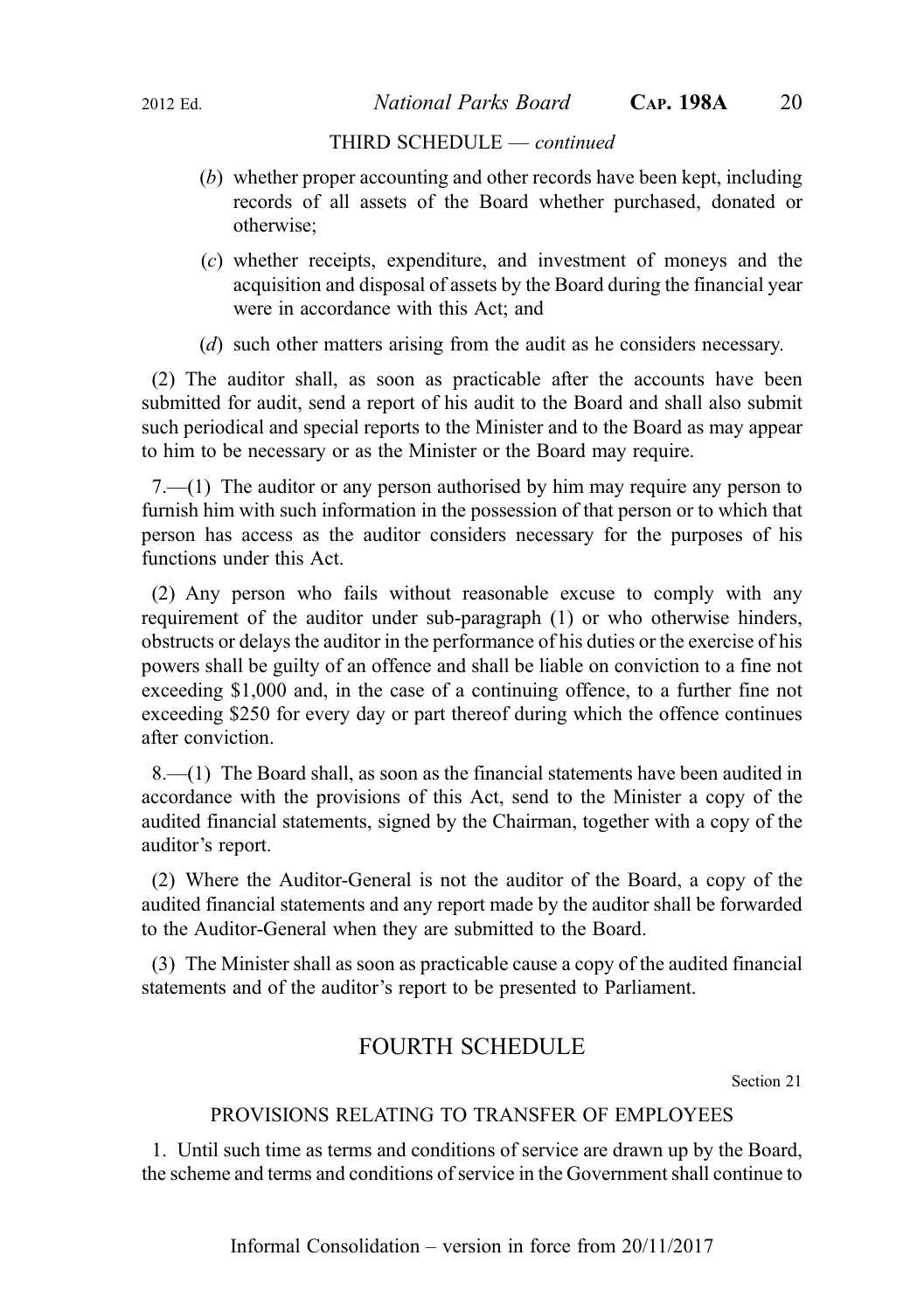#### 21 **CAP. 198A** *National Parks Board* 2012 Ed.

#### FOURTH SCHEDULE — continued

apply to every person transferred to the service of the Board under section 21 as if he were still in the service of the Government.

2. The terms and conditions to be drawn up by the Board shall take into account the salaries and terms and conditions of service, including any accrued rights to leave, enjoyed by the persons transferred to the service of the Board under section 21 while in the employment of the Government and any term or condition relating to the length of service with the Board shall provide for the recognition of service under the Government by the persons so transferred to be service by them under the Board.

3. Nothing in the terms and conditions to be drawn up by the Board shall adversely affect the conditions that would have been applicable to persons transferred to the service of the Board as regards any pension, gratuity or allowance payable under the Pensions Act (Cap. 225).

4. In every case where a person has been transferred to the service of the Board under section 21, the Government shall be liable to pay to the Board such portion of any gratuity, pension or allowance payable to that person on his retirement as the same shall bear to the proportion which the aggregate amount of his pensionable emoluments during his service with the Government bears to the aggregate amount of his pensionable emoluments during his service under both the Government and the Board.

5. Where any person in the service of the Board whose case does not come within the scope of any pension or other schemes established under this Schedule retires or dies in the service of the Board or is discharged from such service, the Board may grant to him or to such other person or persons wholly or partly dependent on him, as the Board thinks fit, such allowance or gratuity as the Board may determine.

6. Notwithstanding the provisions of the Pensions Act, no person who is transferred to the service of the Board under section 21 shall be entitled to claim any benefit under that Act on the ground that he has been retired from the service of the Government on account of abolition or re-organisation of office in consequence of his transfer to the service of the Board.

7. Where on 1st July 1996, any disciplinary proceedings were pending against any employee of the Government transferred to the service of the Board under section 21, the proceedings shall be carried on and completed by the Board; but where on that date any matter was in the course of being heard or investigated or had been heard or investigated by a committee acting under due authority but no order or decision had been rendered thereon, the committee shall complete the hearing or investigation and make such order, ruling or direction as it could have made under the authority vested in it before that date.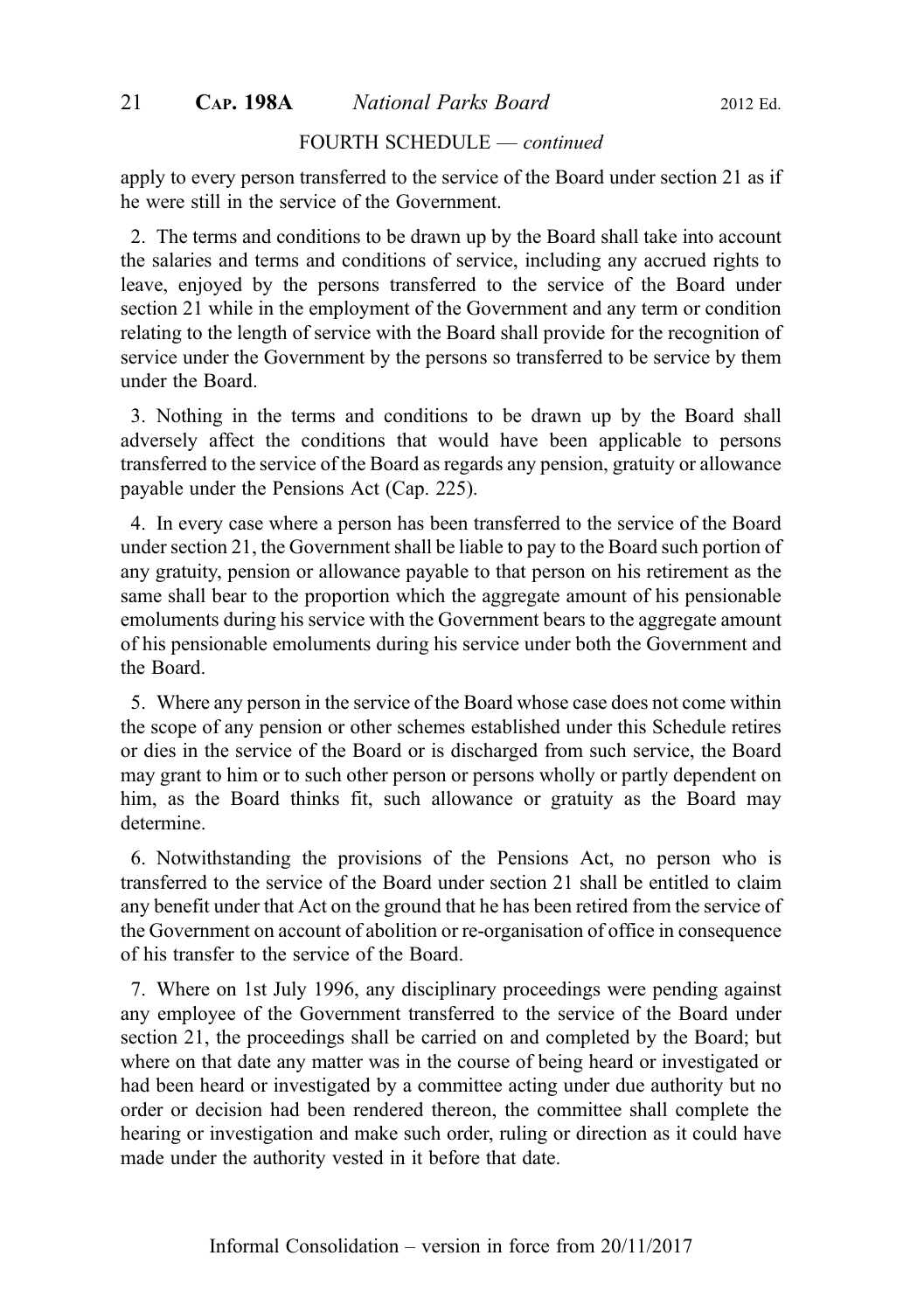2012 Ed. National Parks Board CAP. 198A 22

#### FOURTH SCHEDULE — continued

8. Any order, ruling or direction made or given by a committee pursuant to paragraph 7 shall be treated as an order, a ruling or a direction of the Board and have the same force or effect as if it had been made or given by the Board pursuant to the authority vested in the Board under this Act.

9. The Board may reprimand, reduce in rank, retire, dismiss or punish in some other manner a person who had, whilst he was in the employment of the Parks and Recreation Department, been guilty of any misconduct or neglect of duty which would have rendered him liable to be so reprimanded, reduced in rank, retired, dismissed or punished if he had continued to be in the employment of the Government, and as if this Act had not been enacted.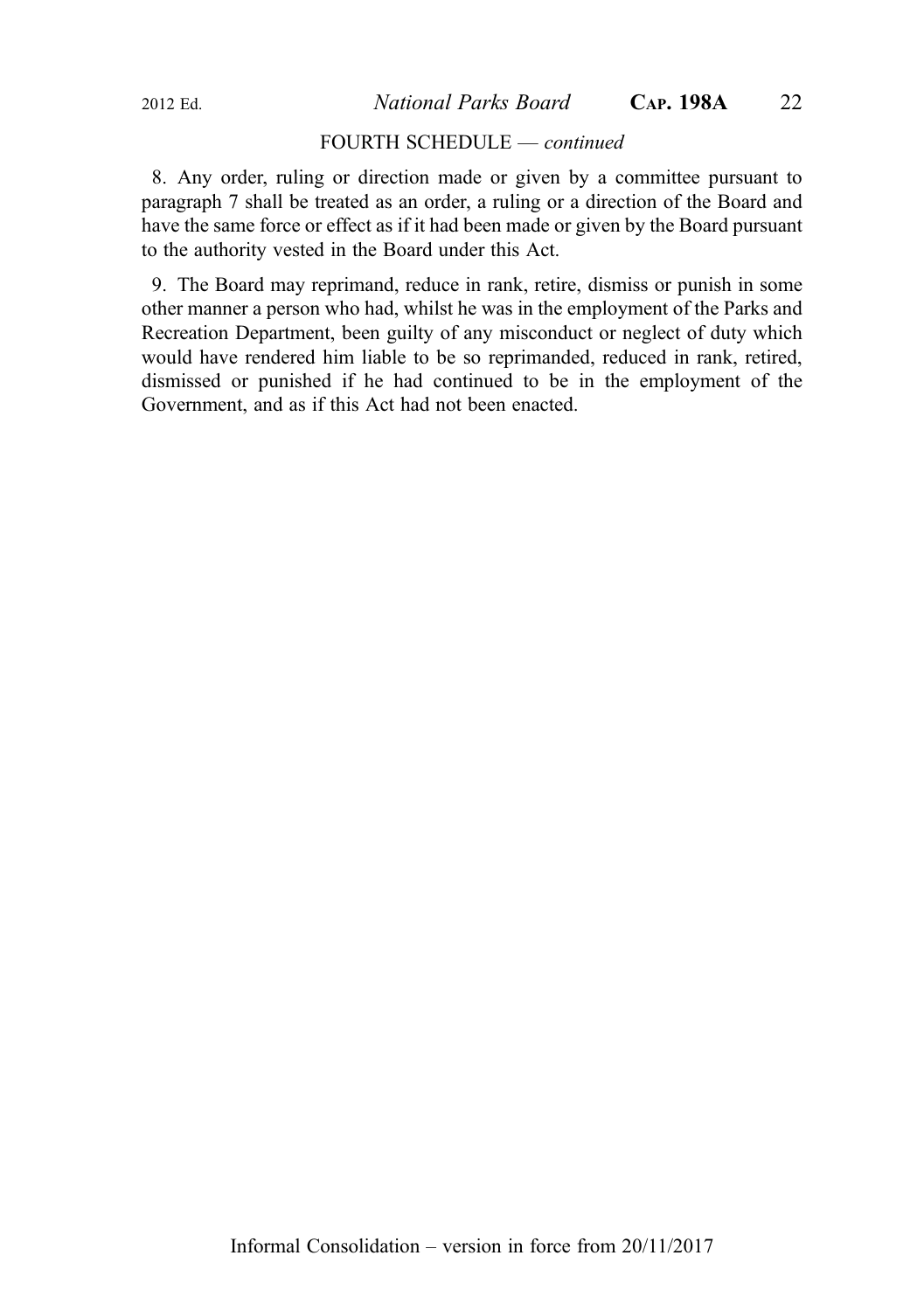# LEGISLATIVE HISTORY NATIONAL PARKS BOARD ACT (CHAPTER 198A)

(Formerly known as the National Parks Act (Cap. 198A, 1997 Ed.))

This Legislative History is provided for the convenience of users of the National Parks Board Act. It is not part of the Act.

# 1. Act 10 of 1990 — National Parks Act 1990

| Date of First Reading                                                                                                  |                           | : 13 March 1990<br>(Bill No. 12/90 published on<br>14 March 1990) |
|------------------------------------------------------------------------------------------------------------------------|---------------------------|-------------------------------------------------------------------|
| Date of Second and Third Readings : 29 March 1990                                                                      |                           |                                                                   |
| Date of commencement                                                                                                   |                           | $: 6$ June 1990                                                   |
| 2. 1991 Revised Edition - National Parks Act (Chapter 198A)                                                            |                           |                                                                   |
| Date of operation                                                                                                      | ÷.                        | 1 March 1991                                                      |
| 3. G. N. No. S 263/1995 - National Parks Act (Amendment of First<br>Schedule) Order 1995                               |                           |                                                                   |
| Date of commencement                                                                                                   | t.                        | 16 June 1995                                                      |
| 4. Act 22 of 1996 - National Parks Act 1996                                                                            |                           |                                                                   |
| Date of First Reading                                                                                                  |                           | : $2$ May 1996<br>(Bill No. 13/96 published on<br>3 May 1996)     |
| Date of Second and Third Readings : 21 May 1996                                                                        |                           |                                                                   |
| Date of commencement                                                                                                   | $\mathcal{L}$             | 1 July 1996                                                       |
| 5. 1997 Revised Edition — National Parks Act (Chapter 198A)                                                            |                           |                                                                   |
| Date of operation                                                                                                      | $\mathbb{R}^{\mathbb{Z}}$ | 30 May 1997                                                       |
| 6. G.N. No. S 669/2001 - National Parks Act (Amendment of Fifth<br>Schedule) Order 2001                                |                           |                                                                   |
| Date of commencement                                                                                                   | $\mathbb{R}^{\mathbb{Z}}$ | 1 January 2002                                                    |
| 7. Act 5 of 2002 – Statutory Corporations (Capital Contribution) Act 2002<br>(Consequential amendments made to Act by) |                           |                                                                   |
| Date of First Reading                                                                                                  |                           | : $3$ May 2002<br>(Bill No. 7/2002 published on<br>4 May 2002)    |
|                                                                                                                        |                           |                                                                   |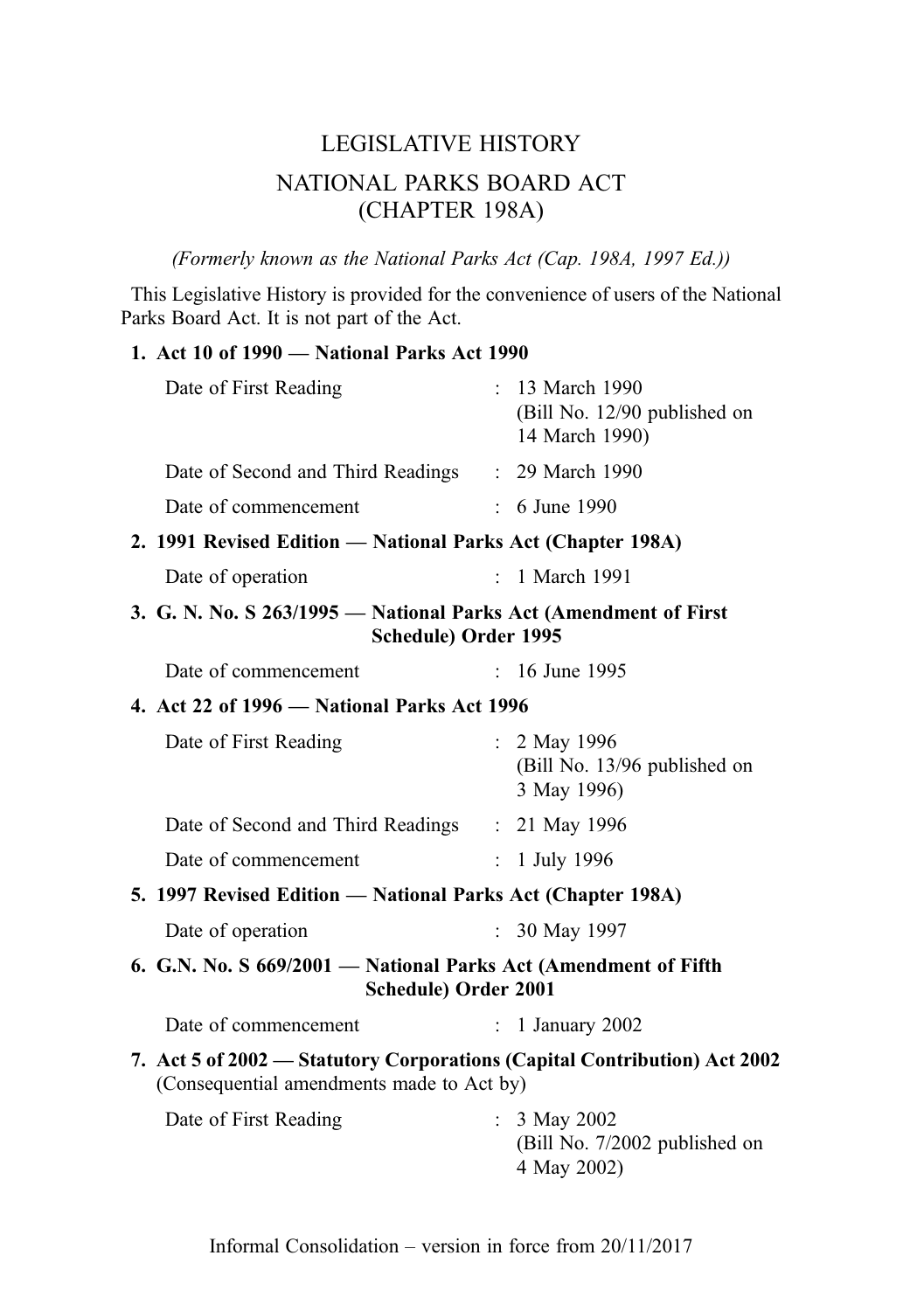| 8. G.N. No. S 534/2003 — National Parks Act (Amendment of Fifth |                                                                 |
|-----------------------------------------------------------------|-----------------------------------------------------------------|
| Dates of commencement                                           | $\therefore$ 15 July 2002 (except item (18) of<br>the Schedule) |
| Date of Second and Third Readings                               | : 24 May 2002                                                   |
|                                                                 |                                                                 |

| - JJ TI LUUJ | $1$ attornar 1 ar K9 7 KG $\mu$ kinch ann |
|--------------|-------------------------------------------|
|              | Schedule) Order 2003                      |

| Date of commencement                                                                                          | $: 26$ November 2003                                                          |
|---------------------------------------------------------------------------------------------------------------|-------------------------------------------------------------------------------|
| 9. Act 45 of $2004$ — Trustees (Amendment) Act $2004$<br>(Consequential amendments made to Act by)            |                                                                               |
| Date of First Reading                                                                                         | $: 21$ September 2004<br>(Bill No. 43/2004 published on<br>22 September 2004) |
| Date of Second and Third Readings                                                                             | : 19 October 2004                                                             |
| Date of commencement                                                                                          | $: 15$ December 2004                                                          |
| 10. Act 4 of 2005 - Parks and Trees Act 2005<br>(Consequential amendments made to Act by)                     |                                                                               |
| Date of First Reading                                                                                         | $: 19$ October 2004<br>(Bill No. 55/2004 published on<br>20 October 2004)     |
| Date of Second and Third Readings : 25 January 2005                                                           |                                                                               |
| Date of commencement                                                                                          | : 1 August 2005                                                               |
| 11. Act 21 of 2008 – Mental Health (Care and Treatment) Act 2008<br>(Consequential amendments made to Act by) |                                                                               |
| Date of First Reading                                                                                         | $: 21$ July 2008<br>(Bill No. 11/2008 published on<br>22 July 2008)           |
|                                                                                                               |                                                                               |

- Date of Second and Third Readings : 16 September 2008 Date of commencement : 1 March 2010 (item 1(34) of the Second Schedule — Amendment of National Parks Board Act)
- 12. 2012 Revised Edition National Parks Board Act (Chapter 198A)
	- Date of operation : 31 July 2012
- 13. Act 9 of 2017 Parks and Trees (Amendment) Act 2017

| Date of First Reading | : 9 January 2017 (Bill No. 4/2017) |
|-----------------------|------------------------------------|
|                       | published on 9 January 2017)       |

ii